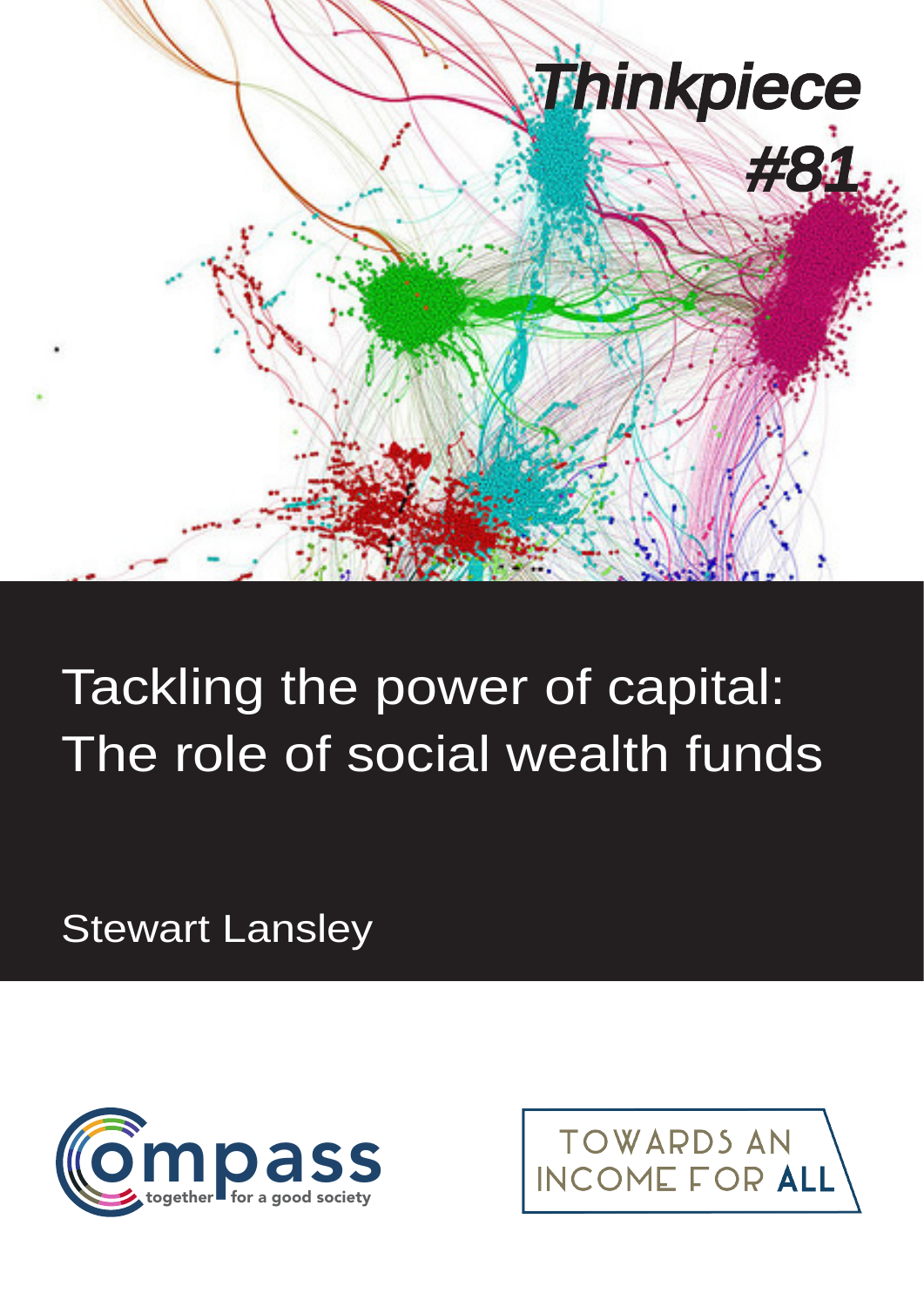# Thinkpiece #81

## Tackling the power of capital: The role of social wealth funds

### June 2015

## About Stewart Lansley

Stewart Lansley is a visiting fellow at the University of Bristol and the author (with Joanna Mack), of Breadline Britain, The Rise of Mass Poverty, One world, 2015 and of The Cost of Inequality, Gibson Square, 2011.

## About Compass

Compass is a home for those who want to build and be a part of a Good Society; one where equality, sustainability and democracy are not mere aspirations, but a living reality. We are founded on the belief that no single issue, organisation or political party can make a Good Society a reality by themselves so we have to work together to make it happen. Compass is a place where people come together to create the visions, alliances and actions to be the change we wish to see in the world

## Acknowledgments

The author is grateful for very helpful comments on an early version of this paper from Derek Reed, Malcolm Torry, David Webster and Stuart White.

twitter.com/compassoffice | info@compassonline.org.uk | www.compassonline.org.uk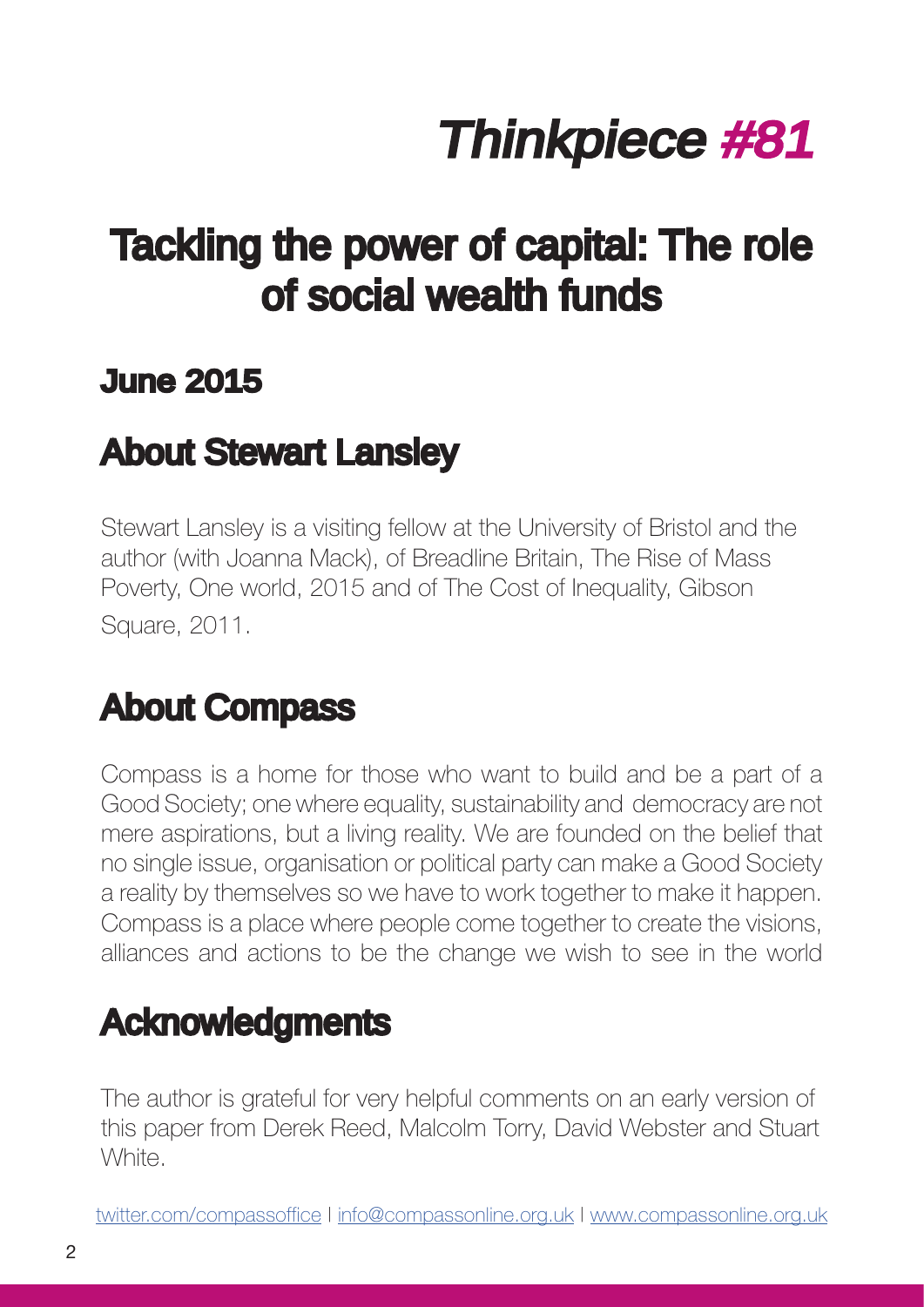### Tackling the power of capital: the role of social wealth funds

This paper examines the possibility of introducing one or more social wealth funds in the UK. Such funds would aim to capture some of the financial gains from the private ownership of capital and use the proceeds for wider community benefit, such as investment in social infrastructure, while also contributing to the long term reduction in inequality. In recent decades a number of countries have introduced such funds, mostly, but not exclusively, taking the form of stateowned sovereign wealth funds resourced through the exploitation of natural resources, notably oil, and used for a diversity of economic purposes. In contrast, the UK has failed to take the opportunity to create such funds, for example, by investing some of the proceeds of North Sea Oil, or by reinvesting the revenue from the sales of public assets.

So would it be possible to build one or more such collectively owned funds in the UK, and if so, how should they be financed? As well as funding social investment and anti-inequality programmes, could such a scheme also help finance a regular Citizen's Dividend payment or even a Citizen's Income scheme?

#### The growing grip of corporate power

One of the striking characteristics of the British economic model is its heavily skewed pattern of capital ownership. The economy is heavily reliant on a single model of enterprise – the privately owned and run company, with a very low level of public and co-operative ownership. In addition the ownership of these private assets is very heavily concentrated. In contrast, most other rich countries are less dependent on private capital and ownership is more widely spread.

How to tackle this imbalance, and the excessive economic muscle accumulated by big corporations and a small corporate and financial elite that it creates, is now one of the most pressing issues of progressive political economy. The product of the political application of market fundamentalism, big business in the UK has steadily gained a growing grip on economic and social policy and the democratic process. This has been driven by rolling privatisation - a process that has gone further in the UK than elsewhere; a steady reduction in the degree of state regulation of business, notably in controls over the functioning of the labour market and parts of finance; a gradual reduction in the level of taxation paid by the corporate sector and a weakening of some of the traditional social roles played by corporations, especially in the provision of pensions, apprenticeships and in training.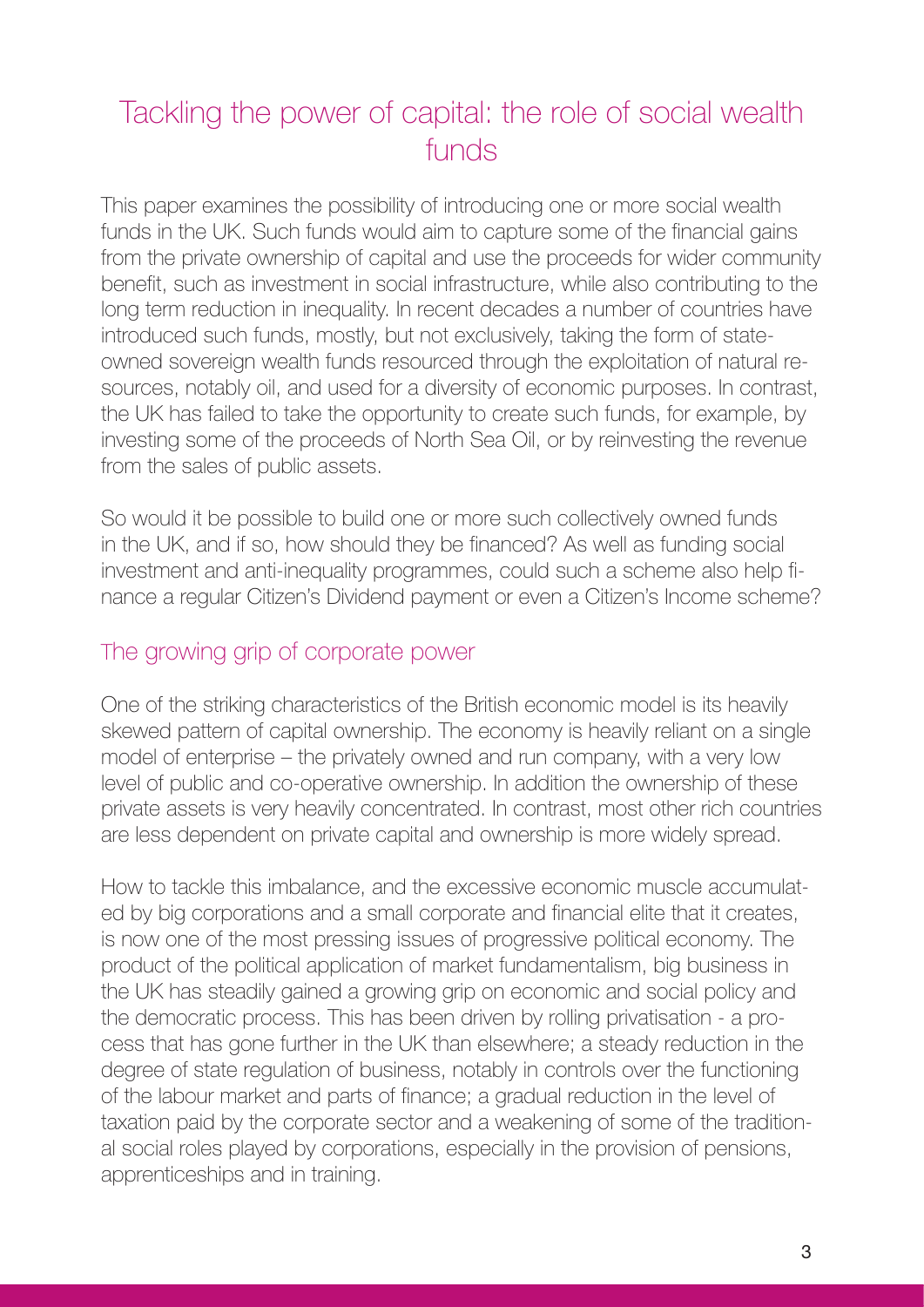This process of power concentration has had a number of negative economic and social effects. First, it has contributed to the erosion of labour's bargaining power. As the role played by collective bargaining has shrunk, the share of national output going to wages has declined and the share going to profits has risen.

Secondly, the thinness of the base of social ownership has been a significant contributing factor in the rising concentration of income and wealth in the UK since the late 1980s, and, in turn, the increasing fragility of the British labour market. While the wealth gap fell sharply for most of the twentieth century and continued to do so until the mid-to-late 1980s, it then started to rise again. Modern capitalism has a natural, in-built tendency to generate ever growing levels of inequality, 'a fundamental force for divergence`, as Thomas Piketty has put it. 1 Today the richest fifth own some 62 per cent of all wealth while the poorest half own less than ten per cent. <sup>2</sup> The share of wealth (including housing and private pensions) taken by the top tenth is more than 850 times the share taken by the bottom tenth. The distribution of financial wealth (liquid savings and shares) is even more unequal, with the poorest tenth actually left with negative wealth because of accumulated debts.<sup>3</sup>

In part because of weak regulation, big business has also been beset by scandal after scandal, from the rigging of foreign exchange markets by investment banks and the mass miss-selling of savings products to the growth of aggressive tax avoidance and the exploitation of suppliers by supermarkets. According to the Federation of Small Businesses, as many as one-in-five have been the subject of bullying by large corporate customers for supply-chain payment demands<sup>4</sup>

Fourthly, a large proportion of economic activity is now associated less with the creation of new products, companies and jobs than the upward extraction of existing wealth. A growing proportion of trading activities, big business deals and accountancy practices has become a zero-sum game in which value is transferred from weaker groups – large parts of the workforce and consumers – to a small, powerful business and financial elite able to use their growing economic muscle to seize a larger share of the national and global cake for themselves, a process labelled 'rent-seeking' by economists. Finally, big money has been able to exercise a tightening grip on the political process, contributing to what the annual Audit of British democracy has described as a 'long-term decline' in the state of representative democracy.<sup>5</sup>

A significant consequence of the growing imbalance in the distribution of the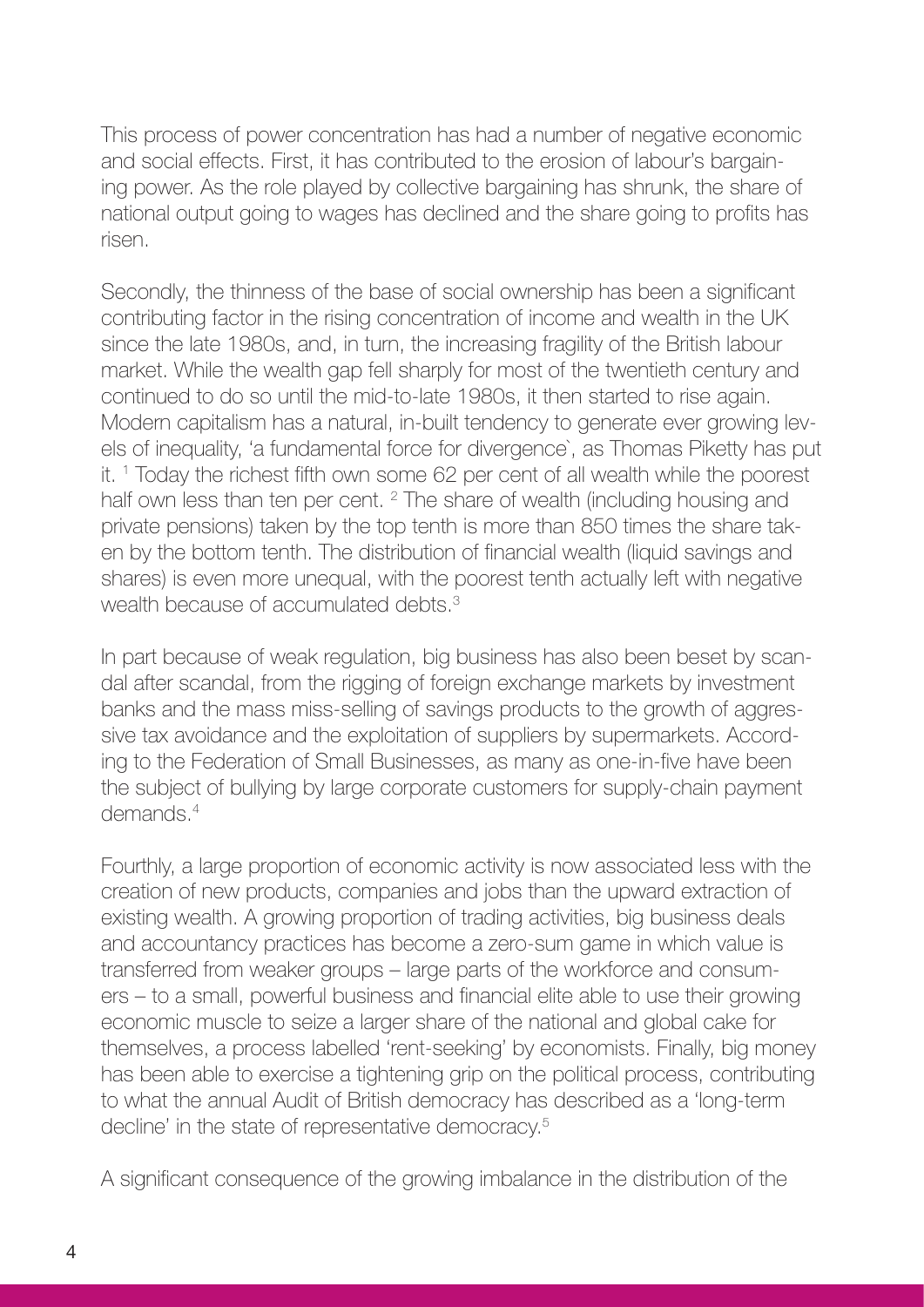national cake has been the build-up of large corporate and private holdings of cash. In the UK, corporate cash piles stood at a record £166 billion in 2013, up a third on 2008. American corporations had cash reserves of \$1.45 trillion in 2013, the equivalent of over a tenth of the output of the American economy, and up a remarkable fifty percent from 2010. <sup>6</sup> The growth of these surpluses is explained by a combination of the erosion of wage levels, cuts in the size of company workforces, the more extensive use of tax avoidance schemes and falling levels of private investment. These great pools of money have acted as a powerful destabilising force in recent times. They fuelled speculative activity in the boom that preceded the 2008 Crash and then stood largely idle during the post-2008 slump – 'dead money` as Mark Carney called them - thus intensifying the gyration of the recent business cycle.

Central to this debate is the largely neglected issue in political economy of the implications of the private ownership of such large swathes of the economy, from land to the provision of utilities, and of how to handle growing rewards from that ownership. At least part of these rewards are unearned, the product of one or more of luck, manipulation, wider economic and political decisions and publicly financed support, including tax-funded education and health systems and transport and legal infrastructure. Examples of such unearned, windfall gains include soaring commercial rents and land values in property hotspots and the boost to share values from the mass printing of money (quantitative easing) and artificially low interest rates. Yet an implicit assumption of much economic policy is that the fruits of that ownership should be exclusive to the owners, rather than shared with wider society.

In recent history, the reward from capital has been seen as belonging exclusively to owners to do with as they wish. In support of this sovereignty, capital has, in recent years, been increasingly lightly taxed and regulated, while one of the traditional justifications for encouraging such freedom – that it is necessary to finance investment has become increasingly weak. Indeed, the evidence for the UK is that the rise in the profit share since the 1980s has been associated with a decline in private investment.<sup>7</sup>

There are four main ways of tackling today's over-dominance of capital.

• First, through measures aimed at boosting labour's share of the economy by raising wages over time, through a mix of statutory increases in the minimum wage, a boost to investment in education and training, and extending the role of collective bargaining. The decline of the latter has been a significant driver of falling wage shares.<sup>8</sup>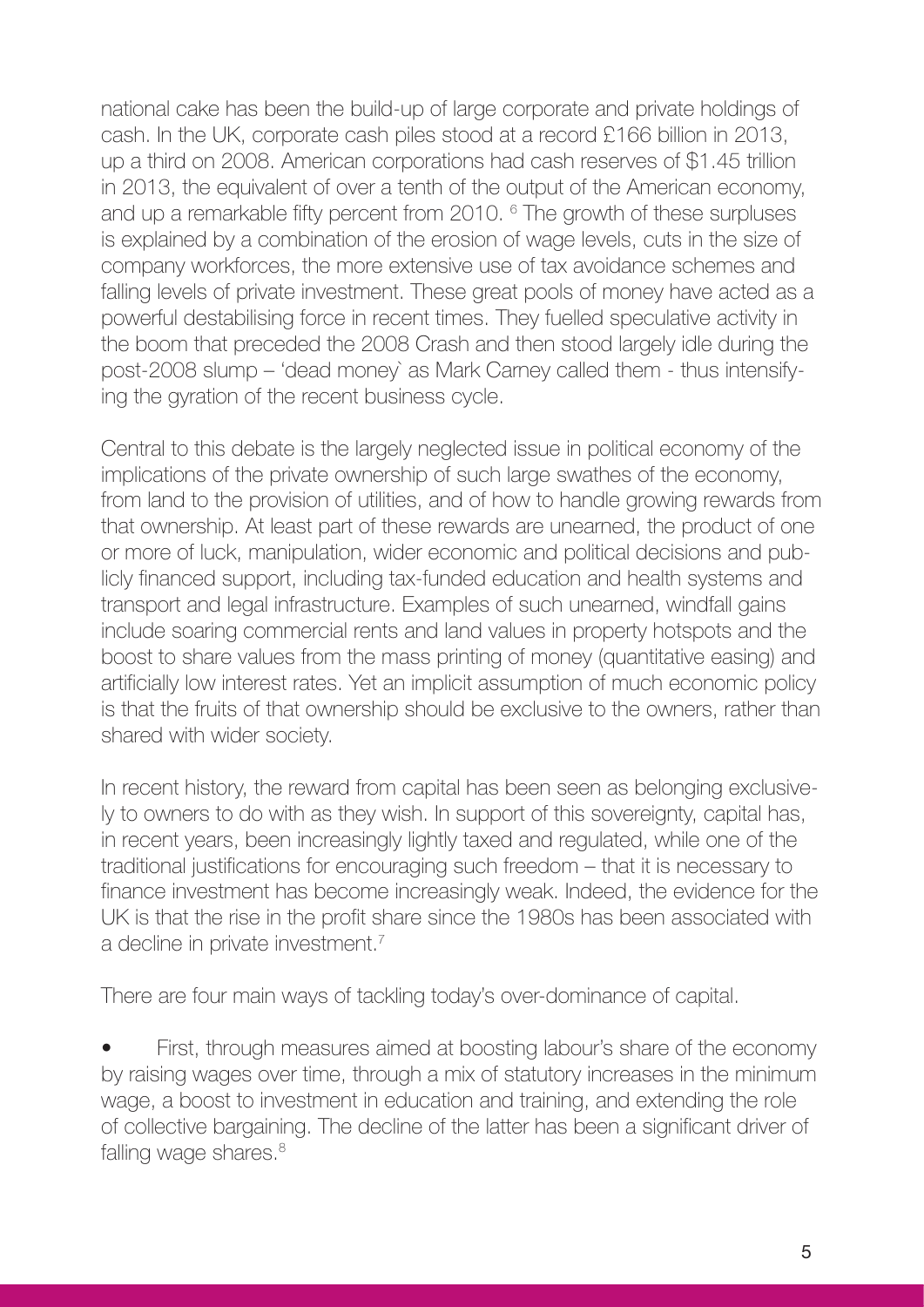Secondly, the returns to capital could be more heavily taxed, through, for example, a more potent tax on capital gains and on inheritance, including through the introduction of a lifetime's capital receipts tax. <sup>9</sup> While taxing capital was highly effective in the post-war years in helping to reduce wealth inequality, tax rates on wealth, inheritance, corporate profits and on personal assets have been falling in the UK and across the globe, resulting in the relative under-taxation of capital and wealth compared with income. This is the route proposed by Thomas Piketty in his book Capital who advocates a comprehensive international agreement to establish a progressive tax on individual wealth. Nevertheless he also argues that the idea is somewhat 'utopian`. 10

• Thirdly, other non-private forms of business activity, from the extension of public ownership to co-operatives, could be encouraged. These are all areas where Britain has relatively low rates of activity. For example, the co-operative sector accounts for only 2 percent of GDP versus 10 percent in Italy, 19 percent in Finland, 8 percent in Germany and around 12 percent in Switzerland. 11 In Singapore, despite its reputation as a free market haven, a fifth of business activity is in public ownership, as is 85 percent of housing. High levels of such activity would automatically limit the extent of the private ownership of capital.

• A fourth route, and the one explored in this article, is for the creation of collectively owned social wealth funds. Such funds should be seen as complementary to these other approaches, not as a substitute, and have a crucial role to play in modern economies, independently of the effectiveness of these wider strategies. Such funds, for example, could sit side-by-side with the extension of alternative, mutual and co-operative forms of business ownership, and with measures that reverse wage compression.

#### Social wealth funds (SWF)

The primary aim of such collectively-owned funds would be to spread the ownership of capital, and its benefits, more widely, with such funds accumulating a share of private capital growth over time. This would help secure a more even economic balance between labour and capital, thereby directly reducing the inequality in wealth distribution.

Socially owned funds would contribute to a number of other aims of an alternative, progressive, economic and social strategy. Their returns would be shared across the population, they would help to reverse the long-term trend towards the privatisation of formerly commonly held resources and come with the potential to expand democratic accountability. Such funds would also improve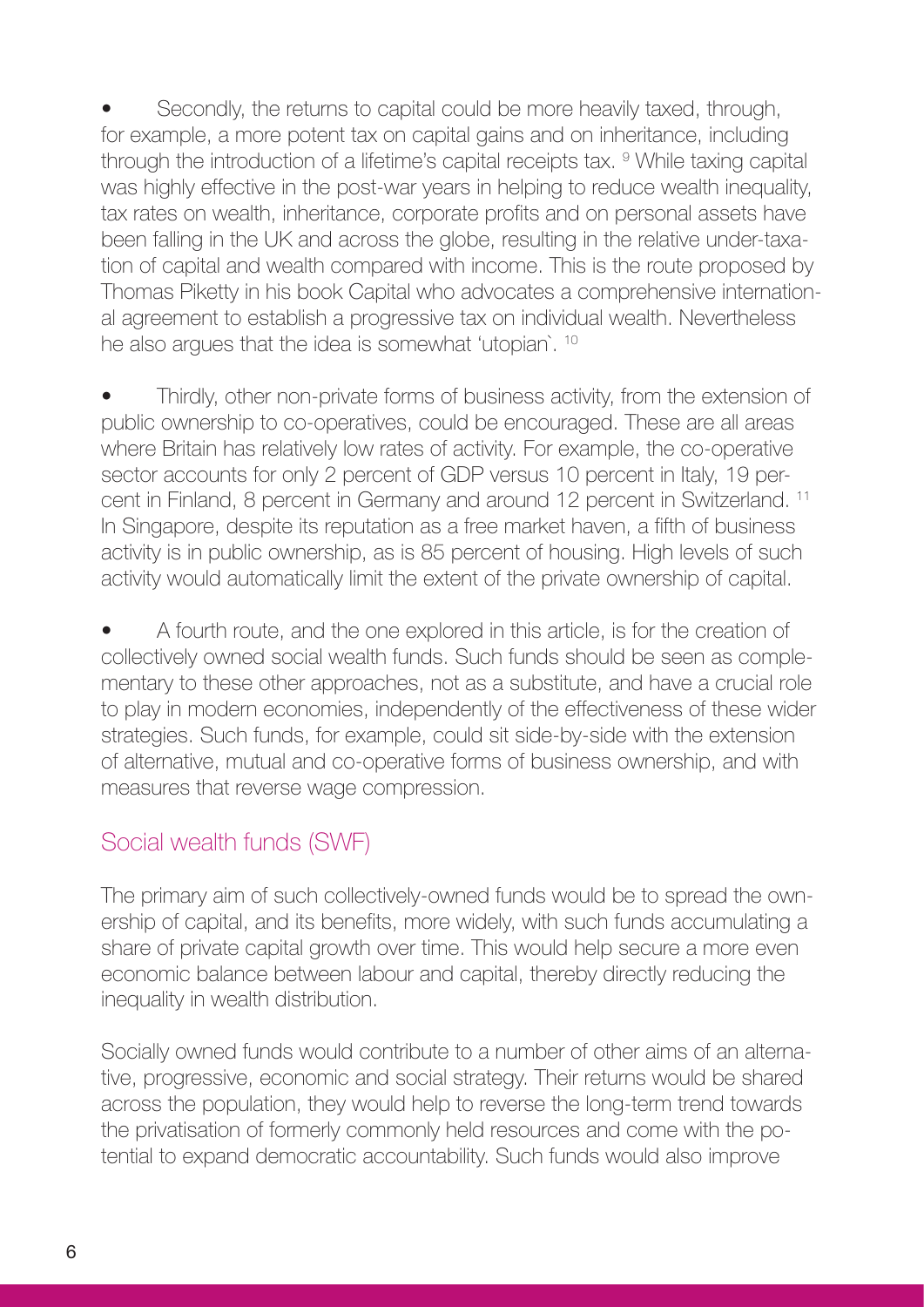the overall balance sheet of the public finances. They would add over time to the value of public assets, a side of the economy too often ignored in debates about the state of public finances, and thus help to underpin the national debt. 12

SWFs would be socially owned and could be used to finance a range of public projects that benefit society as a whole. These might include investment in economic and social infrastructure and urban regeneration and strengthening mechanisms that encourage upward social mobility, through for example tackling youth and long term unemployment by the use of guaranteed public employment programmes. By cutting back the growth of private wealth and extending wider opportunities, such funds would also tackle inequality from both ends.

The funds could be managed in partnership with, or largely independently of the state, for example, by a mix of representatives from local government, charitable organisations, trade unions and the regions, as well as representatives of government and business. In this sense they would play a very different role from traditional models of public ownership. The National Lottery Fund, for example, is used to finance a range of 'good causes` and is run by a non-departmental public body, governed by a nine-strong board.

There is already an established history for such funds, or variants of them. They were first used in the United States in the mid-19th century to fund specific local public services.13 The National Insurance Fund, established in 1911 as a collectivised system of insurance, using weekly contributions from employees and employers to pay for a range of benefits, is a type of social wealth fund. The fund is 'ring fenced' such that the money raised can only be used for these specified area, and not to fund other forms of public spending. 14 Other examples include the public pension funds run by other public organisations such as the local government pension scheme. The national lottery is another example, though this is funded via the purchase of tickets by individuals.

As shown below, there are a number of more recent examples for such collectively owned funds across a diverse number of countries. Despite this, the concept of such a fund is, compared with other countries, undeveloped in the UK. Indeed, when variations on the idea have been suggested, they have mostly been greeted with hostility. There have, for example, historically been a number of attempts to socialise some of the mostly unearned financial gains from the development of land, but such attempts have always proved short-lived. Another example relates to the way Gordon Brown's suggested implementation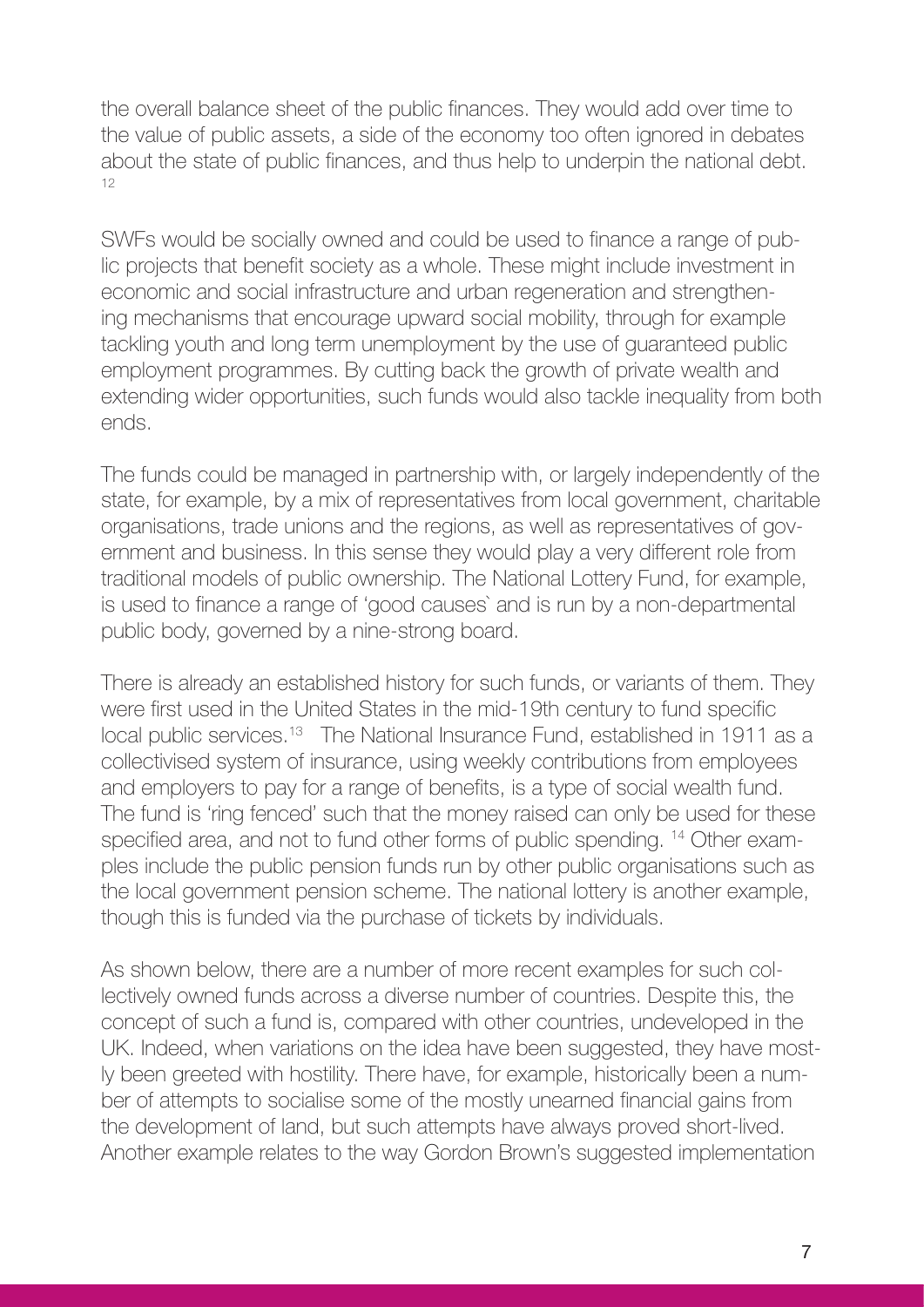of a 10% levy on inherited wealth to fund social care for the elderly was dubbed 'Labour's new death tax`. 'RIP off.' 'Now the government wants £20,000 when you die'.

Despite such historic opposition, there is a growing interest in the principle of social funds. In 2014, the London mayor, Boris Johnson, pushed the door slightly ajar by advocating a 'citizens' wealth fund' to be created by pooling some of the UK's 39,000 public pension funds into a single investment fund large enough to pay for a boost to infrastructure investment. <sup>15</sup> In 2015, two UK public pension funds – the Greater Manchester Pension Fund (GMPF) and London Pensions Fund Authority (LPFA) – announced they are to form a joint infrastructure investment venture worth £500 million. 16

The UK has already established such a fund, albeit a temporary one – UK Financial Investments. This was set up in November 2008 to manage HM Treasury's shareholdings in a number of banks, a refinancing deal necessary to prevent widespread banking failure. While the fund is currently worth over £30 billion, the government's plan is to sell the shares and eventually close the fund. 17

The impact and scope of such funds depends on how they are financed and used. Such public social funds, for example, could be fully spent each year, as with the national insurance fund, or, alternatively, partially invested and allowed to grow over time, with only a proportion of the fund's value used each year. There are four main potential sources of finance for a British SWF, or a multiple of funds:

- through the use of existing, or new, taxation
- through the sale of public assets

• from the use of part of the income from the exploitation of natural resources, including oil, gas and land

• and finally, from private levies including a direct charge on company profits or on share ownership.

#### Option 1: The use of revenue from some existing, or new taxes

These, following the example of the National Insurance Fund, could be hypothecated for specific purposes. 18 One example could be a Public Investment Fund – possibly managed as part of a State Investment Bank – and sourced from existing taxes on wealth such as inheritance tax and capital gains tax, with the revenue paid into a central pool as a way of sharing part of the private gain enjoyed by individuals. Such gains are often largely 'unearned`, stemming more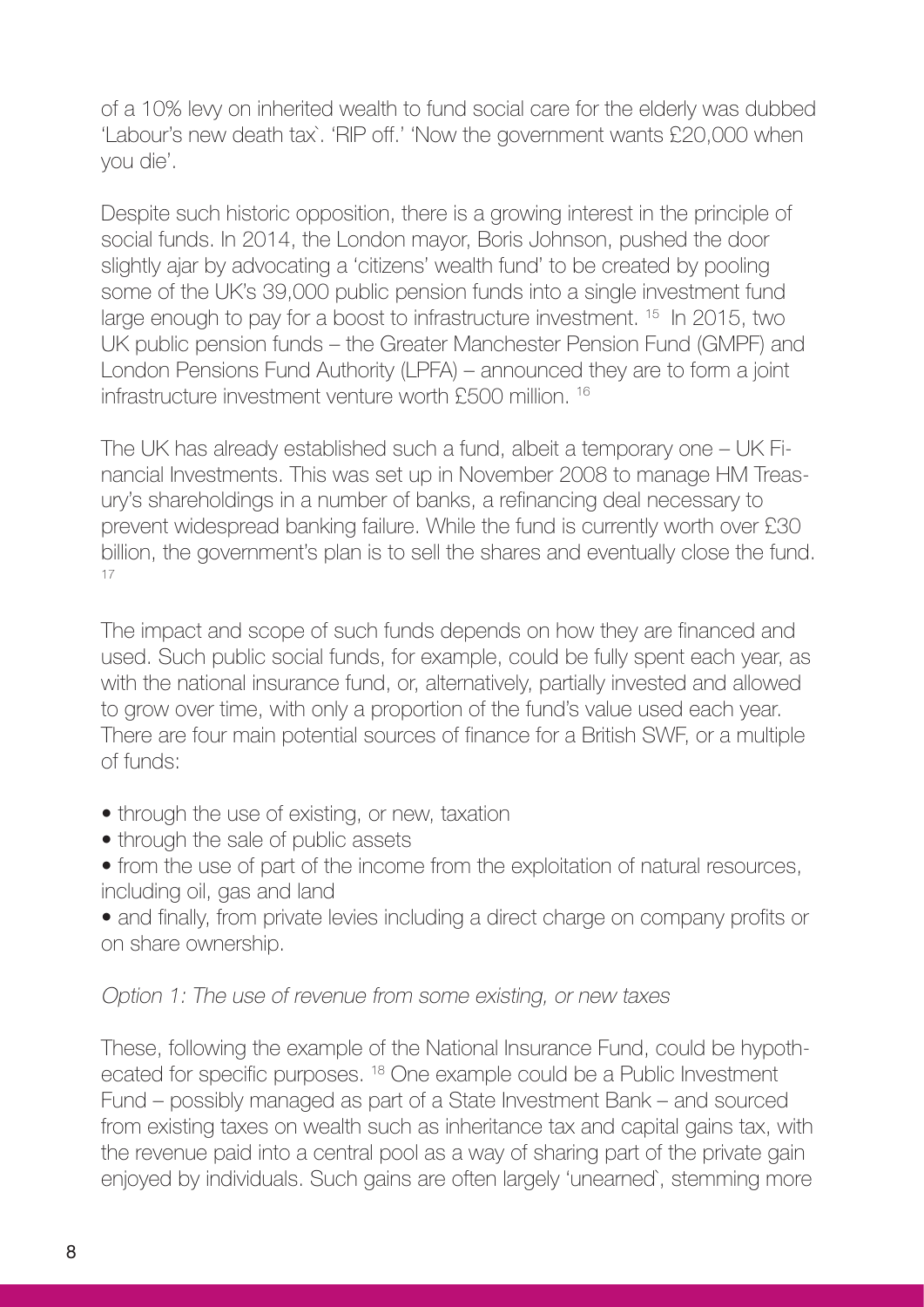from the product of wider social and economic policy than individual endeavour. Another example would be a Social Housing Fund, paid for by the revenue from stamp duty, and used to pay for the increased provision of social housing.

Both examples would have the advantage of public clarity – their source and purpose would be transparent. Improved and visible public infrastructure, from transport facilities to new schools and hospitals, would be paid for by a proportion of the gains from accumulated private wealth. In this way, the impact of changes in tax rates would also be explicit while existing taxes on wealth gains would be easier to justify. The public might be more willing to accept the merits of such taxes if they were paying for new hospitals and schools and improved open spaces and social amenities.

#### Option 2: The proceeds from the sale of public assets

Since the beginning of the 1980s, around £400 billion worth of former nationalised industries and utilities, from British Gas to the Royal Mail have been sold. These sales could have been used to create one or more social funds, and if established at the beginning of the process, would have grown to a substantial level today. Although a proportion of the shares of these organisations were bought by the general public as a way of encouraging what Margaret Thatcher called a 'property owning` democracy, such share purchases were very shortlived. Indeed, share ownership has become increasingly concentrated since the 1980s.

Today a large number of these companies have been bought up by private equity groups, and are thus no longer even public companies, and many are now foreign-owned. Ten of the twenty-three privatised local and regional water companies, for example, are now foreign owned with a further eight bought by private equity groups. 19 Since Thames Water was taken over by a private consortium of investors in 2007, mostly from overseas, the consortium has engineered the company's finances to ensure that dividends to investors have exceeded net profits paid for by borrowing, a practice now common across the industry. By offsetting interest charges on the loan, the effect is that the company will pay no corporation tax for the next five to six years. As one study concluded: 'A mound of leveraged debt has been used to benefit investors at the expense of households and their rising water bills.' 20

It is a similar story across other privatised sectors from the railways to care homes. The fixation with private ownership is also now increasingly out of step with other countries which have been unwinding their own privatisation programmes, including taking water services back into a form of public ownership,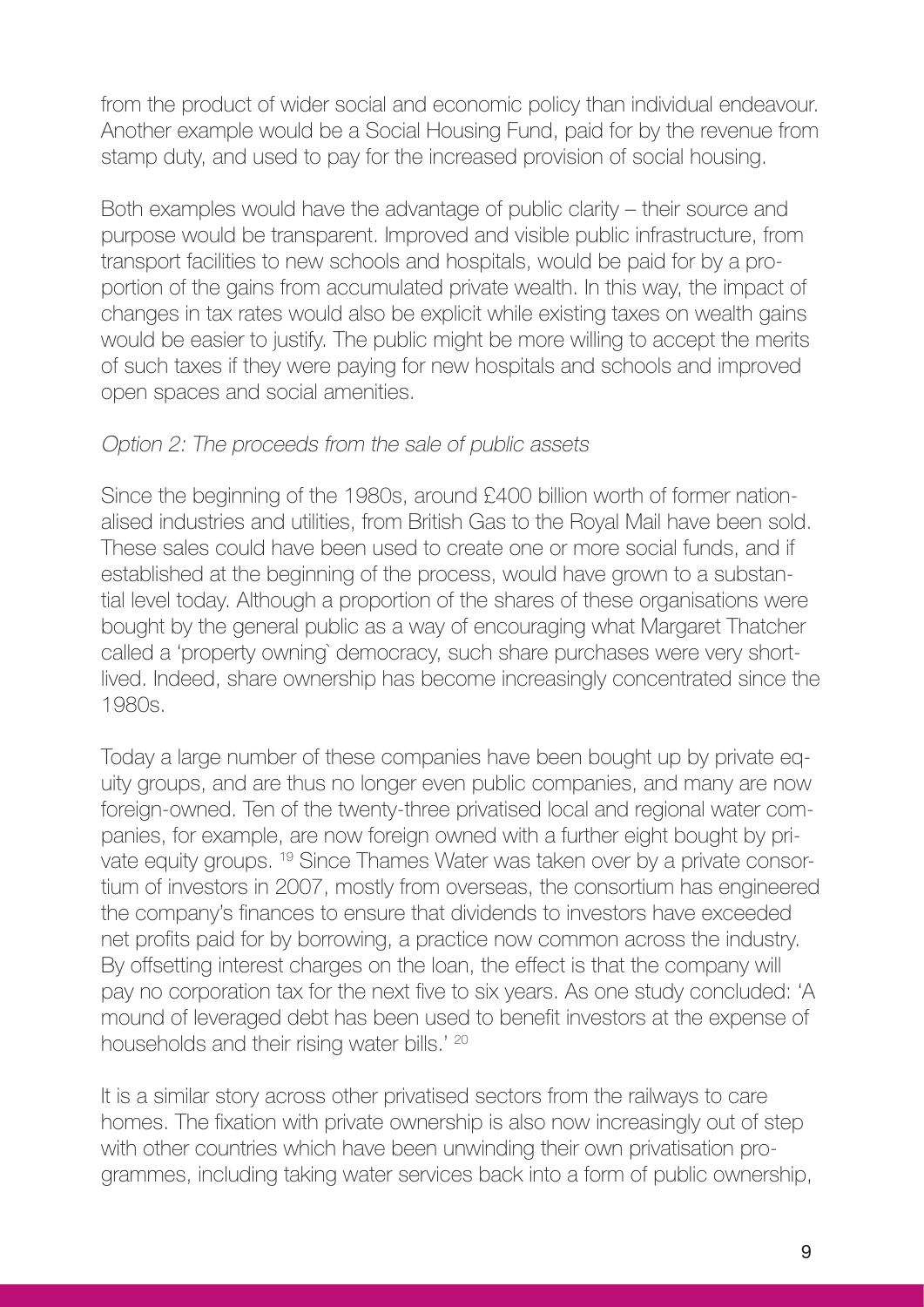in response to the way the utilities have been exploited for private gain. 21

Another example relates to the 'Right to Buy` introduced in the early 1980s, a policy which has led to the shrinking of the stock of social housing, contributing to today's growing problems of homelessness, overcrowding and deteriorating housing opportunities. From the start, local authorities were prevented from using the proceeds to build replacement houses, but these could have been pooled to finance a central housing fund to be used to finance replacement social building. Today, such proceeds could be paid directly into a Social Housing Fund, giving it two potential sources of funding.

Imagine the shape of the British economy today if a number of such funds had been created along these lines, funded by sales of public assets, of public industries, land and buildings. Such collectivised funds would have transformed the shape of ownership while enabling a much higher level of public investment in areas from social infrastructure to housing and balancing the rise in the size of the national debt. We have of course, already lost these opportunities. Much of this social and industrial heritage – the family silver - has now been sold, and in ways which have benefited the few, intensifying the overall concentration of wealth and further raising the role of private capital in the economy. But it is not too late to use the future proceeds from such sales in socially useful ways through the creation of special funds.

The creation of funds would provide a distinctive source of funding for a number of crucial forms of social investment, from housing to economic infrastructure, much of which has been depleted in recent decades. By linking the source of finance and the type of investment their role would immediately be recognised by the public as the means by which certain types of social investment are financed. Indeed, there is wider evidence that such hypothecation – such as through the national insurance fund - gains public support in a way which homogenous taxation does not.

#### Other sources

There is also a case for examining the creation of funds using new sources of revenue. There are two main potential sources: from the exploitation of natural resources, and from an annual levy on the private ownership of the national stock of capital. There is nothing exceptional about either approach. Recent decades have seen several examples of the use of social wealth funds across a number of countries which operate in one of these ways. <sup>22</sup> Such examples include the sovereign wealth funds operating in over 50 countries and the decade long wage-earner fund that began in Sweden in 1993, although these schemes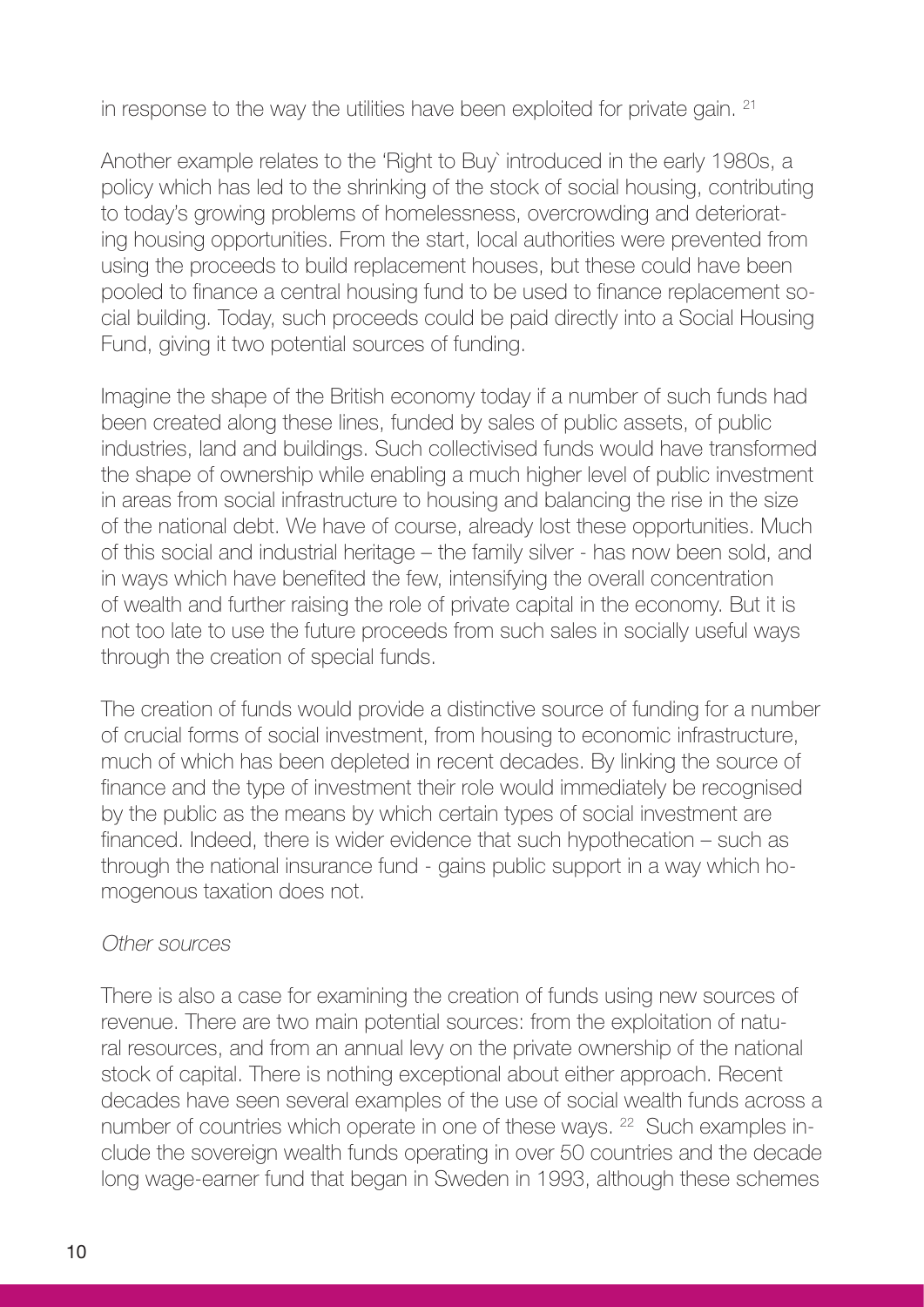have varied greatly in their structure and aims.

#### The Swedish wage earner fund

Perhaps the most significant example of a fund that has been financed by tapping privately owned assets more directly is the set of wage-earner funds established in Sweden in 1983. The concept was devised in the 1970s by Rudolf Meidner, a key architect of the Swedish welfare state and head of economics at the Swedish trade union federation.

In Meidner's original proposal, these funds had a number of goals. They were seen as part of a strategy to extend the social ownership of capital. Despite a highly developed welfare state, the Swedish economy at the time was still a solidly capitalist economy, with 94 percent of industry privately owned. Industry itself was also highly concentrated, with fifteen to twenty corporations, many family-owned, dominating the economy, while the distribution of capital ownership was highly unequal and had hardly changed since the 1930s. In this sense the plan could be seen as a 'middle way` political strategy, 'to graft an element of socialism onto this capitalist productive mechanism—not the socialist propensity for planning, but its concern for social equality and well-being.' 23 Meidner also saw it as a 'step on the road towards more democratic ownership of industry and economic democracy… as an alternative to both private capitalists and state nationalised property relations`. 24

The scheme was also seen as an important additional tool in meeting Sweden's long commitment to high levels of employment, as a way of ensuring that 'the owners of large corporations might be obliged to contribute more to the wider society without which their own profits would be impossible'. <sup>25</sup> For Meidner, they were also a way of overcoming the problem of excess profits which was then a side-effect of Sweden's longstanding egalitarian or 'solidaristic' wages policy - under this well-paid employees deliberately moderated their wage demands in favour of the lower paid. This had led by the early 1980s to some of the lowest wage differentials in Europe. <sup>26</sup> However such collectively agreed wage restraint also led to higher profits but without the offsetting gain of higher investment.

Under the original 1970s plan, all companies with more than fifty (over 100 in some formulations) employees would have been required to issue new shares every year, equivalent to 20 per cent of their profits, to be handed over to a network of regional funds.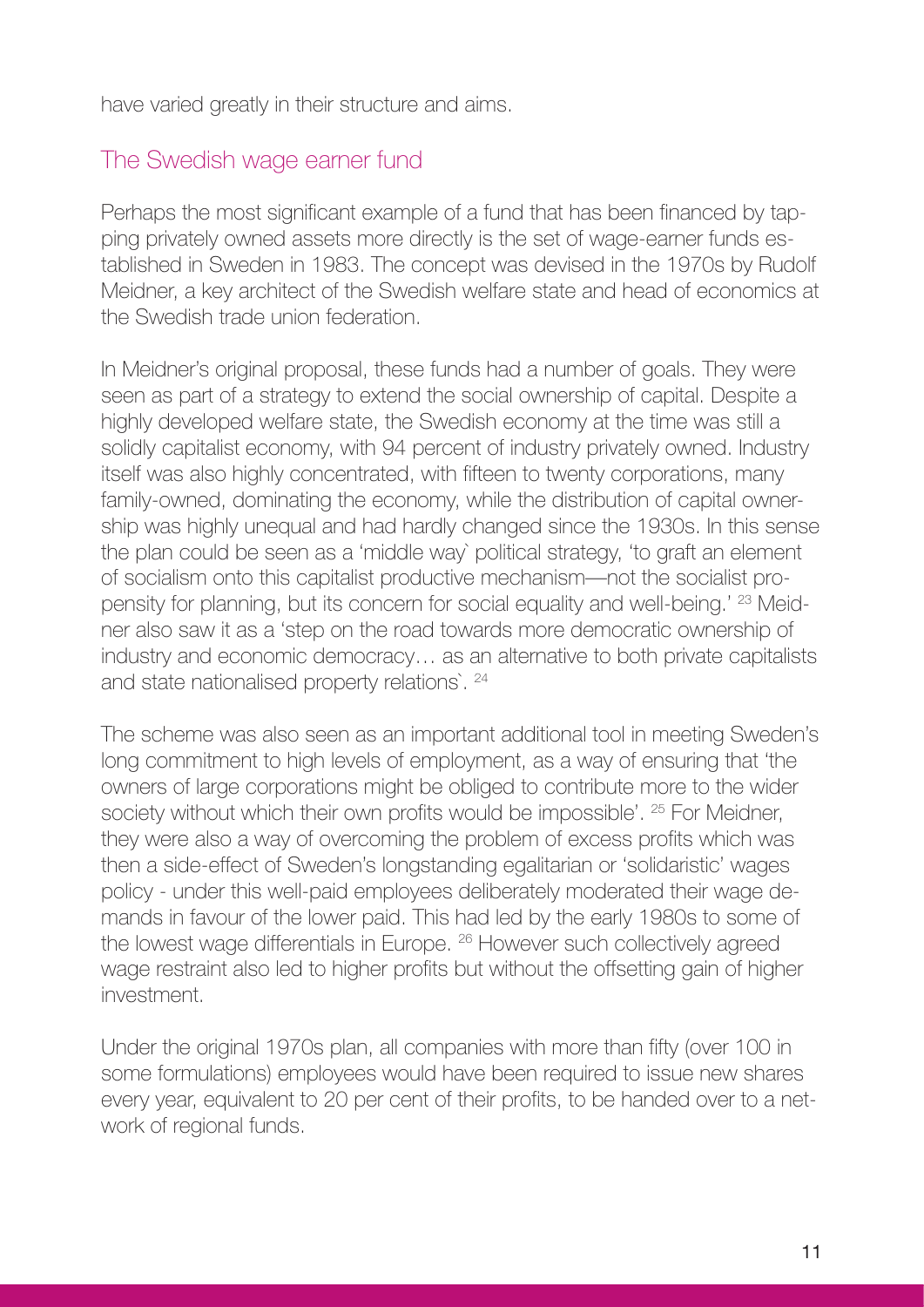If implemented in this form the scheme would have been revolutionary. The funds would have accumulated, gradually equalising the pattern of capital ownership and the distribution of wealth, while spreading the level of industrial democracy and leading to the gradual socialisation of part of the Swedish economy. Under the scheme the funds would have gradually increased their shareholding in individual companies, enabling the boards of the fund to exercise a growing say in company decisions. Meidner estimated that it would have taken 35 years to acquire 49 percent of the equity of a corporation with a profit rate of 10 percent. <sup>27</sup>

Inevitably, the plan provoked hostile opposition from employers with the biggest demonstrations ever seen in Sweden at that time. Company managements were especially concerned about the ability of funds to influence company policy, and the increased role played by unions in the management of the economy. The proposal and the reaction contributed to the defeat of the ruling social democrats (SAP) in 1976 after 40 years in power.

After six years of debate, revision and considerable controversy, the SAP won the 1982 election with a commitment to a much watered down version, a plan which was implemented 'experimentally' in 1983 and initially only for seven years. Such was the scale of business opposition, the SAP leadership in effect accepted that renewal was unlikely. <sup>28</sup> Instead of being required to issue new shares, the scheme charged an annual levy on wealthy shareholders which was paid into five regional 'wage-earner investment funds`. Using a more restrictive definition of profits, only a few thousand companies were affected. The local funds were controlled and invested by local boards consisting of a range of representatives, from local trade unions to local authorities.

The levy differed from traditional corporate taxation which as a tax on profits, subtracts from cash flow, and potentially investment. Under the levy, the tax fell on corporate owners. In this way the value of such holdings was diluted, not the resources of corporations as a productive concern, thus, in theory, protecting capital formation.

The funds provided an income stream from capital for underwriting public spending on agreed social purposes, from pensions to socially beneficial research, thus easing pressure on taxation, but they also reinvested the income they yielded from dividends from the shareholdings so that they would grow over time.

The funds lasted just short of a decade. In 1992 the scheme was wound up by the incoming Conservatives, and the proceeds used to finance a string of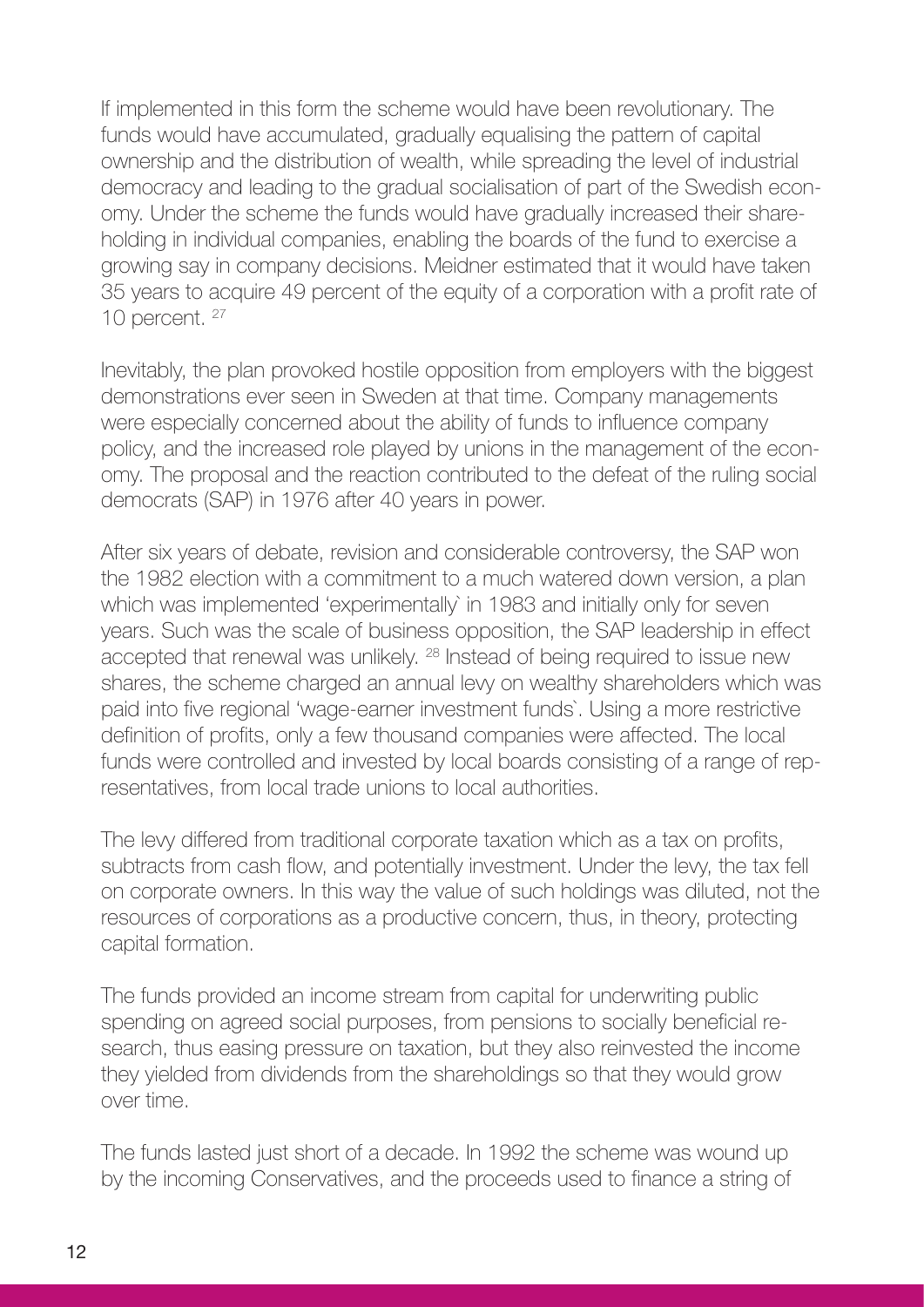scientific research institutes. In one sense the great ambitions of the 1970s that had given birth to this experiment in socialisation ended in defeat. By then, the funds had grown to account for around 7 per cent of total industrial wealth. There was also much less emphasis on industrial democracy with members of the funds appointed by the government. The ending of the scheme – which never gained widespread popular support - was certainly one of the signs of the political limits to the Swedish experiment in social democracy, though it came at a time when the Right was beginning to seize the intellectual ascendancy with their belief in the encouragement of free markets. 29

#### Sovereign Wealth Funds

While the Swedish experiment was short-lived, another example - the Sovereign Wealth Fund - has become widely used in recent decades, with around 50 countries operating schemes. 30 These include China (with four funds with a combined value of \$1.3 trillion), the United Arab Emirates (with seven funds totalling more than \$800 billion), Saudi Arabia (with \$675.9 billion), Kuwait (Kuwait Investment Authority with \$386.0 billion), and Singapore, Russia, Qatar and Australia. Although there is no US federal fund, the states of Alabama, New Mexico, Texas and Wyoming each has at least one similar fund, while France established a Structural Investment Fund in 2008 aimed at investment for the public interest.

These schemes are state-owned financial vehicles for managing large-scale public funds. Most have been created since the millennium, have enjoyed significant growth and are now very large, with their total value estimated at some US\$6 trillion. While some of these have been funded by ongoing budget surpluses, many derive from the proceeds of government management of natural resources, in nearly all cases, from vast oil wealth, through a mix of profits and dividends from natural resources that are publicly owned and from taxation of private companies developing the assets. The subsequent growth of the funds has been made possible by the investment of these sums over many years.

There are huge variations in the origins and goals of such funds, with some helping to offset shortfalls in national budgets. They have all been established by the state, but most are run in a very closed and non-transparent way, sometimes without obvious public benefit, and mostly with minimal or no public involvement, as little more than the investment arms of the state. Because of this they fall well short of a model social wealth or community fund. 31 A number of funds have invested heavily in the UK, especially in large luxury property developments - Qatar, for example, owns the £3 billion Chelsea Barracks site – help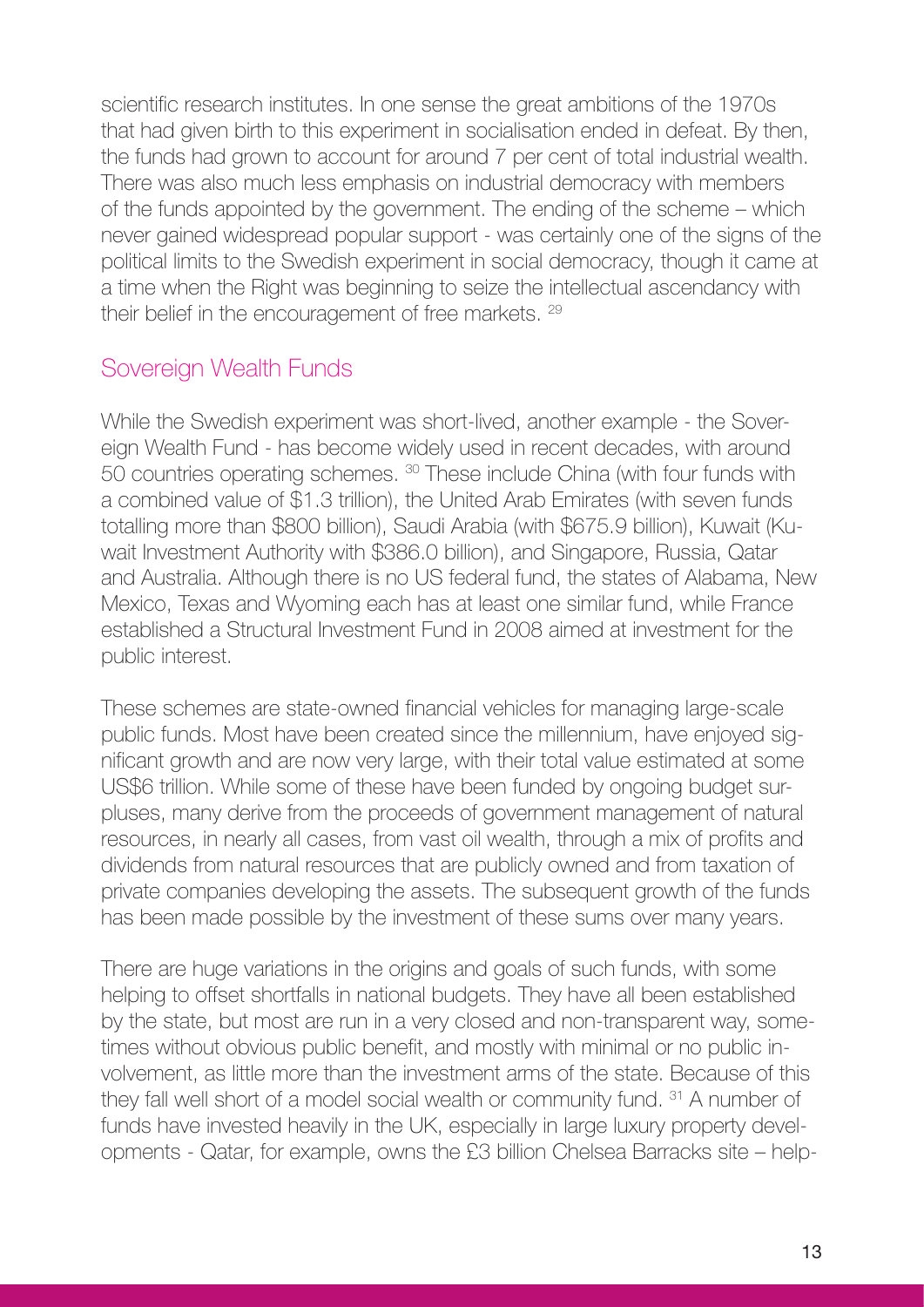ing to distort the residential housing market away from balanced development.

The main exceptions, and probably the best known of these funds are the New Zealand and Norwegian Sovereign Wealth Funds. While these funds have not always been free of controversy, they enjoy high levels of transparency with, for example, the Norwegian Fund's investments now monitored by an expert ethics council. 32 Established in the 1980s, the origins of the latter lie in the public pension fund, and it is managed by the Norwegian central bank on the behalf of the Norwegian people. The fund's income stems from several sources: directly from its ownership of several oil fields, indirect taxes on oil and gas, and dividends from a 67 percent stake in Statoil, the country's largest energy company. Because of its openness, it enjoys a good deal of public support and legitimacy. 'The fund, one of the most transparent, least secretive investment vehicles in the world, operates under stringent disclosure requirements, and has become a shareholder activist, aggressively pushing the businesses it invests in to follow healthy corporate governance practices.<sup>33</sup>

Norway's approach is in stark contrast with the UK which has also had the benefit of significant oil and gas reserves, but which chose to spend the proceeds in current consumption instead of for the future by investing some of the tax revenues raised. Britain and Norway, by an accident of geography, both had access to a large pot of black gold. Britain spent the money. Norway saved a large chunk of it. While Norway is sitting on a big pile of money, Britain became a net importer of oil in 2003 and has faced a worsening balance of payments deficit and decline in tax revenues as a result, without a wealth fund to soften the blow.

Norway has two such funds. Together, these are estimated to hold a remarkable 1 percent of global equities and are the largest stock owners in Europe. When the first fund was started, politicians envisaged it lasting for maybe 30 years. Now it is set to last for another century or more. This longevity is in part down to the way Norway has adopted a rule only to spend the annual gains from the fund, continuing to reinvest the rest, thus ensuring that future generations benefit from the oil legacy.

#### James Meade and Labour's 'National Workers' Fund'

Significantly, one of the most ambitious proposals for a domestic social fund came in 1965 from the distinguished British economist James Meade, later to become a Nobel Laureate. In that year, he published a short book, Efficiency, Equality and the Ownership of Property. Meade had worked with Keynes and was an adviser to Labour governments and the SDP/Liberal Alliance. He had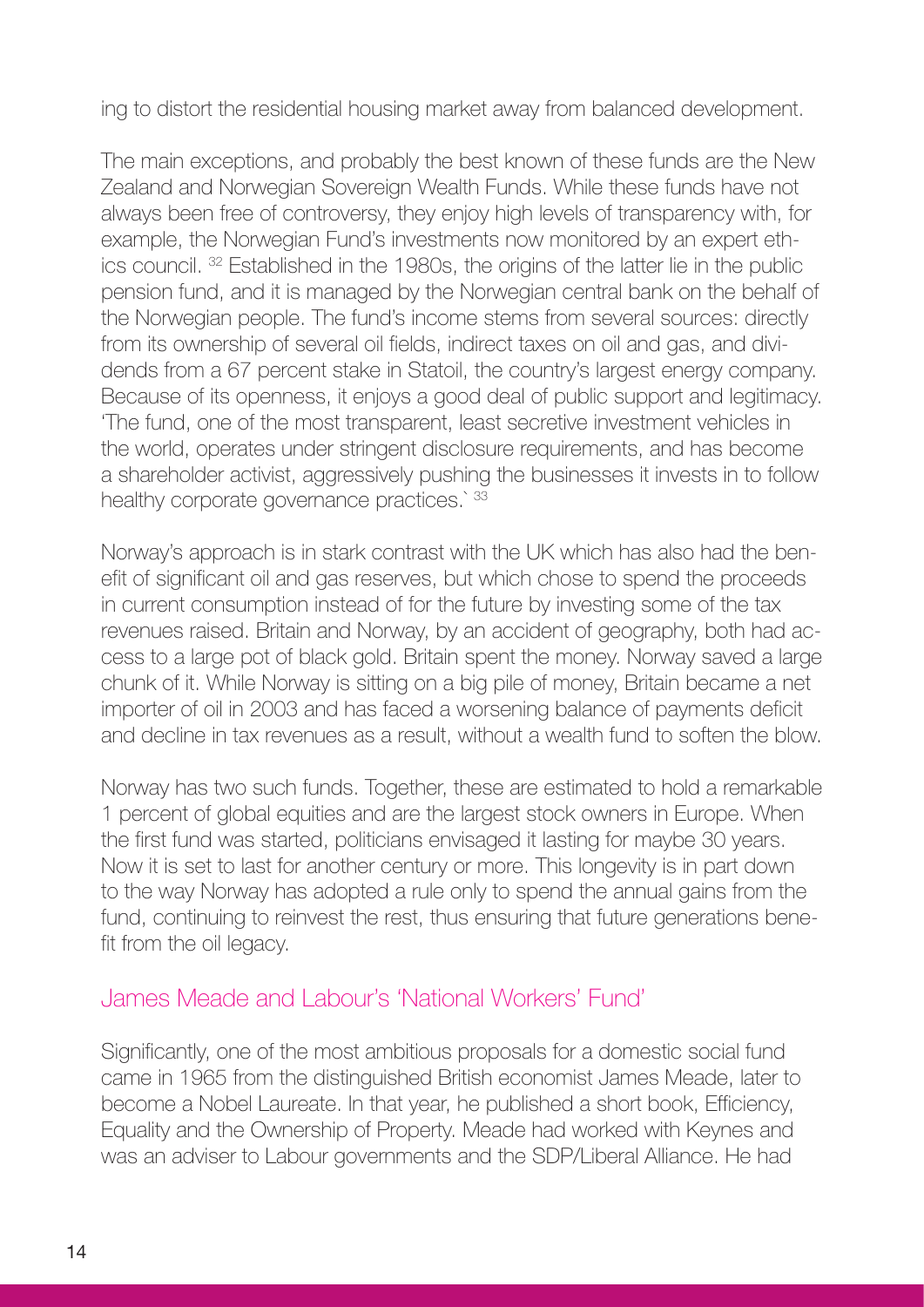long been concerned with the level of inequality and the need to 'increase the amount of property that was in social ownership`. 34

In this book, he was addressing a specific issue, the impact of accelerated automation on the workforce, believing it would increase the return to capital and lower the wage share, thus intensifying the extent of inequality. In this he was remarkably prescient. In most, if not all rich economies, the share of national output accruing to labour in wages has been falling and for profits rising since the 1980s, though automation is only one of a number of explanations for this trend. 35

He set out a number of potential solutions, notably through strategies aimed at securing a more equal distribution of private ownership. First, through higher taxation on wealth and inheritance aimed at breaking down large concentrations of wealth, the solution preferred by Thomas Piketty. <sup>36</sup> Secondly, and more radically, he suggested measures aimed at increasing the level of social ownership of capital through the state building a growing stake in national wealth. Importantly, he linked this scheme to provide the finance to 'pay out an equal social dividend to each citizen<sup>2</sup>.<sup>37</sup> Both sets of measures were to supplement not replace existing mechanisms of the welfare state.

What Meade had in mind was a more evenly-based 'property-owning democracy', though a very different vision from Margaret Thatcher's later image of wider share ownership and mass private home ownership financed by a mix of debt and the sale of public assets. Along with others, including leading figures in the Liberal Party, Meade favoured measures that would lead to a much wider distribution of the ownership of private property, on the grounds that the benefits from capital ownership ought to be widely shared. Meade argued that this should be achieved by the state establishing a growing stake in capital, either by investing budget surpluses in equities or by requiring firms to issue new shares annually to a public fund, with the returns used to pay for a citizen's dividend. 38

Although Meade's idea never got further than the drawing board, variants of it continued to surface. In 1971, a similar proposal was made by the Danish LO at its 1971 Congress, and then set out by the Danish Government in a Green Paper in 1971. The proposal – similar to the wage earner funds adopted a decade later in Sweden - was for all employers to pay into a central workers' fund an amount related to the size of their wages bill, in annual increments of a half per cent, until a maximum of 5 percent was reached. Under the plan each worker would receive an annual certificate setting out their entitlement in the fund, though these certificates could not be sold for at least seven years. To prevent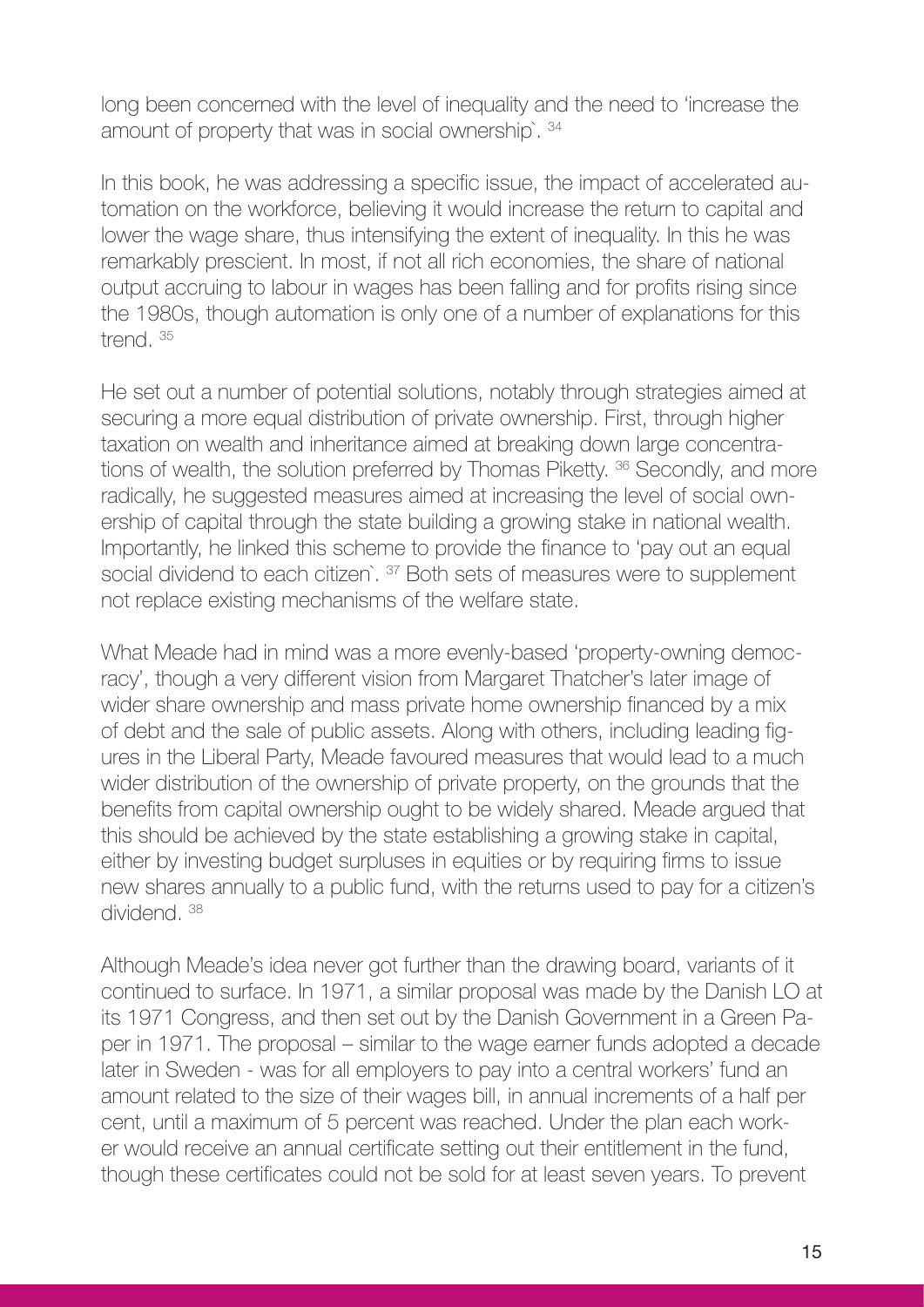them being sold back for private ownership, they could not be sold in the open market, but only back to the fund itself. In the event such a scheme was never implemented.

Also in the early 1970s, the idea of such a Fund was examined in detail by a working group of the British Labour Party and published in an Opposition Green Paper – Capital and Equality – in 1973. The study group behind the Green paper included the MPs Barbara Castle and Frank Judd along with the leading economists, Sir Nicholas Kaldor and Lord Diamond, the latter later appointed to chair Labour's Royal Commission on the Distribution of Income and Wealth in 1975.

The working party took as its starting point: 'in what ways could a Labour Government ensure that workers and the community share fully in the growth of company wealth, while at the same time, doing nothing to hamper the investment efforts of companies.' <sup>39</sup> Among the range of measures proposed was a 'capital sharing scheme` through a national Workers Capital Fund, in which all workers, private and public, would acquire over time equal wealth entitlements in the Fund to be financed by the compulsory issue of new shares (or on occasions, cash) – of the order of one percent of the total equity in the company, by all companies over a given size. Also inherent to the scheme was the goal of 'extending opportunities for economic democracy, by giving Fund members – through their ownership of shares - direct powers over key financial decisions such as mergers, capital movements or investment in overseas subsidiaries<sup>'</sup>.<sup>40</sup> Again, the scheme was remarkably similar in broad outline to the Danish proposal and the 1980s Swedish scheme.

Meade's own ideas continued to be debated long after his original proposal. In the mid-1980s, he was a member of the SDP's Economic Policy Committee, and argued for a citizen's income to be paid for by capital dilution, through the issue of new shares by firms, at a fraction of their existing share holdings, into a public fund. An SDP Working Party estimated that, at a modest dilution rate of 1.5 per cent, with firms issuing 1.5 new shares annually for every 100 existing shares) such a proposal would mean the state building up a 50 per cent share of the affected companies in about 50 years. 41 Then in 1986, a resolution supporting the idea was put to the Party's annual conference, but was amended by critics. 42 In 1989, Paddy Ashdown, leader of the new Liberal Democratic party, argued in a book, Citizen's Britain, for a 'Citizen's Share Ownership Trust`, a development of Meade's ideas, aimed at giving everyone a direct stake in the economy. 43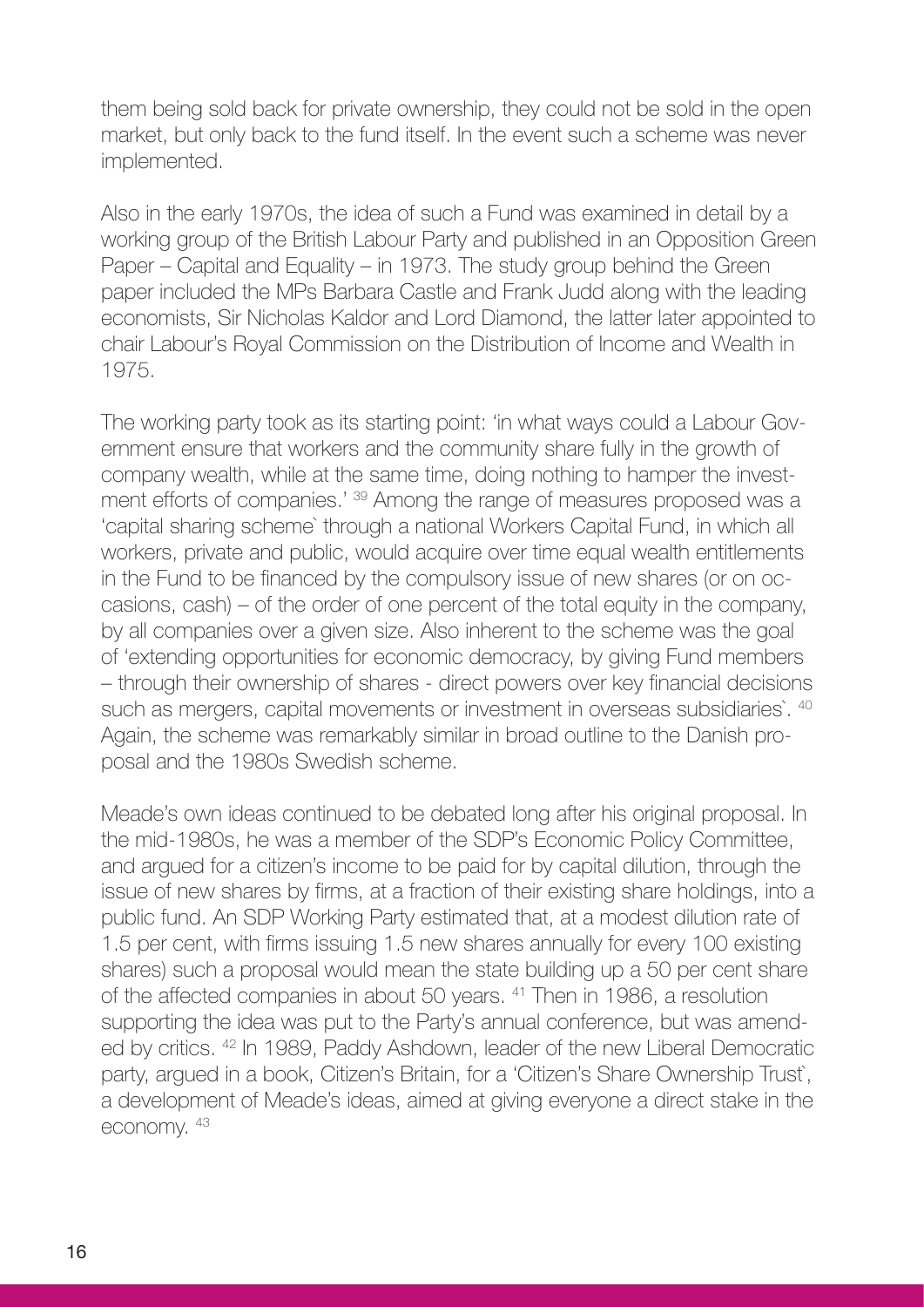#### How feasible is a social wealth fund?

#### A Social Housing and a Public Investment Fund

So could such ideas, still very much on the sidelines of political debate, be applied in some form in Britain today? Such schemes would certainly go a long way to tackling some of the most pressing faultlines in the British economic and social model, helping to correct, in particular, for the problem of the over-dominance of private capital. As the leading World Bank economist, Branco Milanovic, has argued: 'If one of the drivers of inequality are capital incomes (and "allied" incomes like those of top management), this is because they are heavily concentrated. "Deconcentration" of capital incomes, that is much wider ownership, particularly of equities, is then a solution. But it is seldom mentioned.' <sup>44</sup>

Of course, some variants are much more radical than others. There are no overriding political reasons why the UK should not follow the lead of other countries in establishing one or more specific funds; with clearly delineated goals and financed by redirecting the proceeds of some existing taxes and the revenue from the sale of public assets. Notably, it would be an important and progressive step to establish a Social Housing Fund (financed, for example, by stamp duty and the revenue from 'Right to Buy` sales ), and a Public Investment Fund, financed by the proceeds from the sale of public assets, used to finance public investment and urban regeneration projects.

These two funds would extend the desirable principle of hypothecation and would help to tackle three serious economic and social problems; Britain's broken housing market and the lack of social housing, its low and deteriorating level of investment in public infrastructure, and the regional imbalance in the quality of such infrastructure. With the growing public unease about the declining access to decent housing and the political failure to tackle it, a straightforward Social Housing Fund would be likely to prove a political winner. There is also a simplicity and coherence about the idea of using public asset sales to generate new infrastructure investment.

#### A social wealth fund financed by the dilution of capital ownership

The establishment of a fund through the dilution of existing capital ownership would be a much more radical step, but there is a very strong social and economic case for going down this road. A social wealth fund paid for either by the issue of new company shares that diluted existing share ownership, or by an annual charge on existing shareholding, would be a direct response to capitalism's innate tendency to ever widening inequality. It would, in effect, be a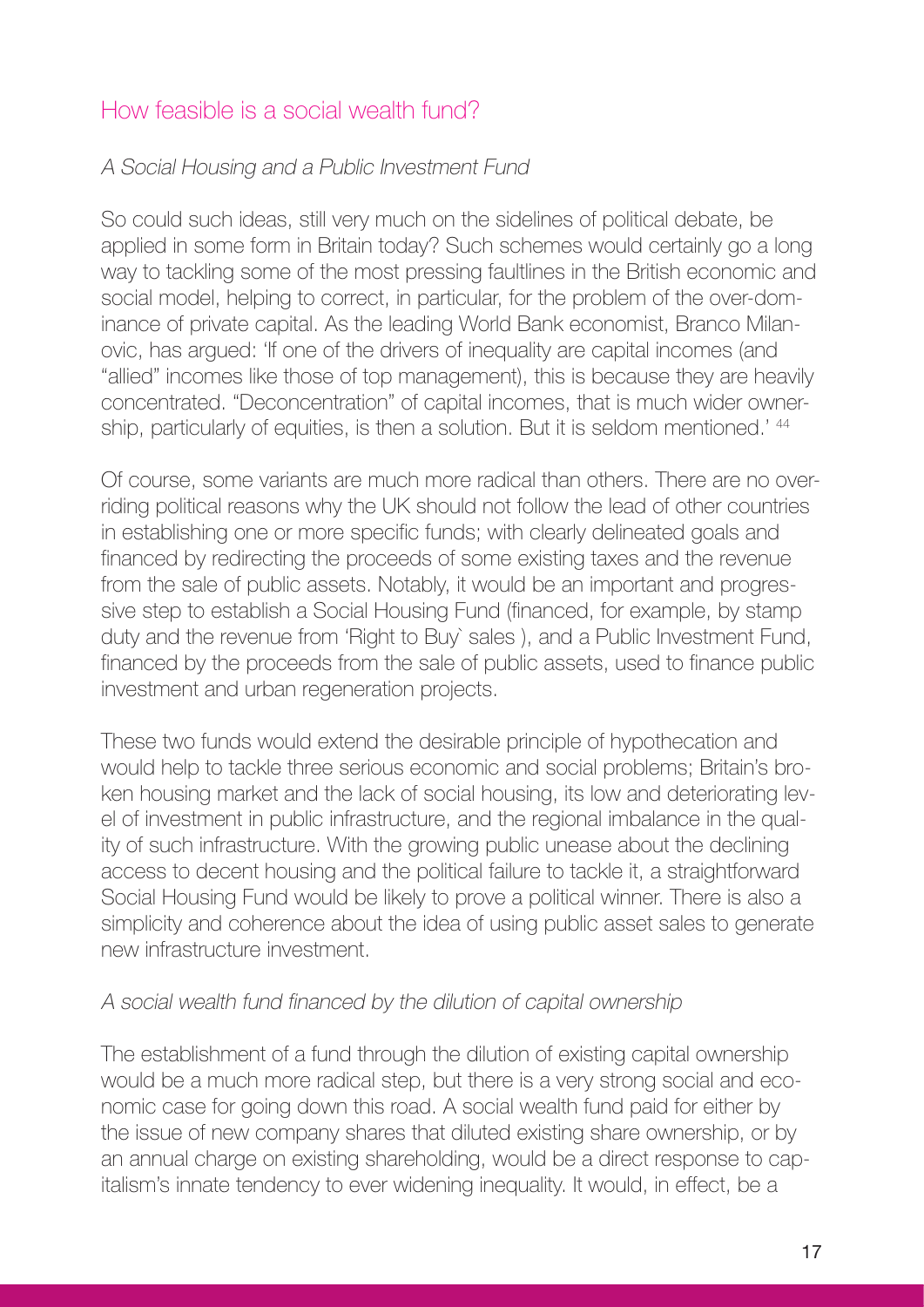hypothecated tax on that part of wealth held in the form of shares. Such a levy would finance a collectively-owned unit trust. It could be managed by a broadly based independent board thereby ensuring a high degree of transparency and clear political independence as in the case of the Norwegian Social Wealth Fund.

Such a scheme would in some ways represent the mass extension of company-based employee ownership and profit-sharing schemes already operated by some companies, though with two key distinctions. A social wealth fund would introduce the principle of profit sharing across all medium and large firms rather than just within particular firms, while the benefits would be distributed collectively rather than to individuals. The fund could also be topped up by government contributions from other sources. In the case of the shareholder's contribution, the state would merely be acting as an intermediary, and would have no claim over the use of the fund.

Not only would this approach create a more even spread of ownership, thus tackling a key source of inequality, it would help deal with a number of problems with the current share ownership model and the chase for shareholder value. Personal share ownership in the UK is not just very narrowly owned, it has become even more so, falling from 54 per cent in 1963 to 10 per cent in 2010. Share ownership is also increasingly footloose and short-term. Close to a half of shares of listed companies are now owned by foreign investors, up from 30 per cent in the 1990s, while most are held much more transiently than in the past, increasingly by global asset management companies and investment banks. 45 Less than half of households hold private pension schemes, concentrated amongst the better off. 46 Popular capitalism is a myth. It is also largely a myth that the shareholder value model is necessary to encourage productive investment. 47 Indeed, the model actively discourages investment.

Shareholders are a significantly privileged group. They enjoy the immense advantage of limited liability, which limits their exposure to losses and other negative consequences of a company's actions. When things go wrong, it is taxpayers who pick up the bill, as they did in the aftermath of the 2008 crisis. Although corporation tax is meant to be a partial charge in payment for this privilege, the size of this tax liability has been greatly eroded, in part by soaring levels of avoidance and in part because of the global bidding down of corporate tax rates. 48

In addition, a large part of the gains from share ownership are unearned, a form of 'rentier' income. Just as Britain's over-mighty financial sector is poor at creating rather than extracting wealth, the shareholder value model increasingly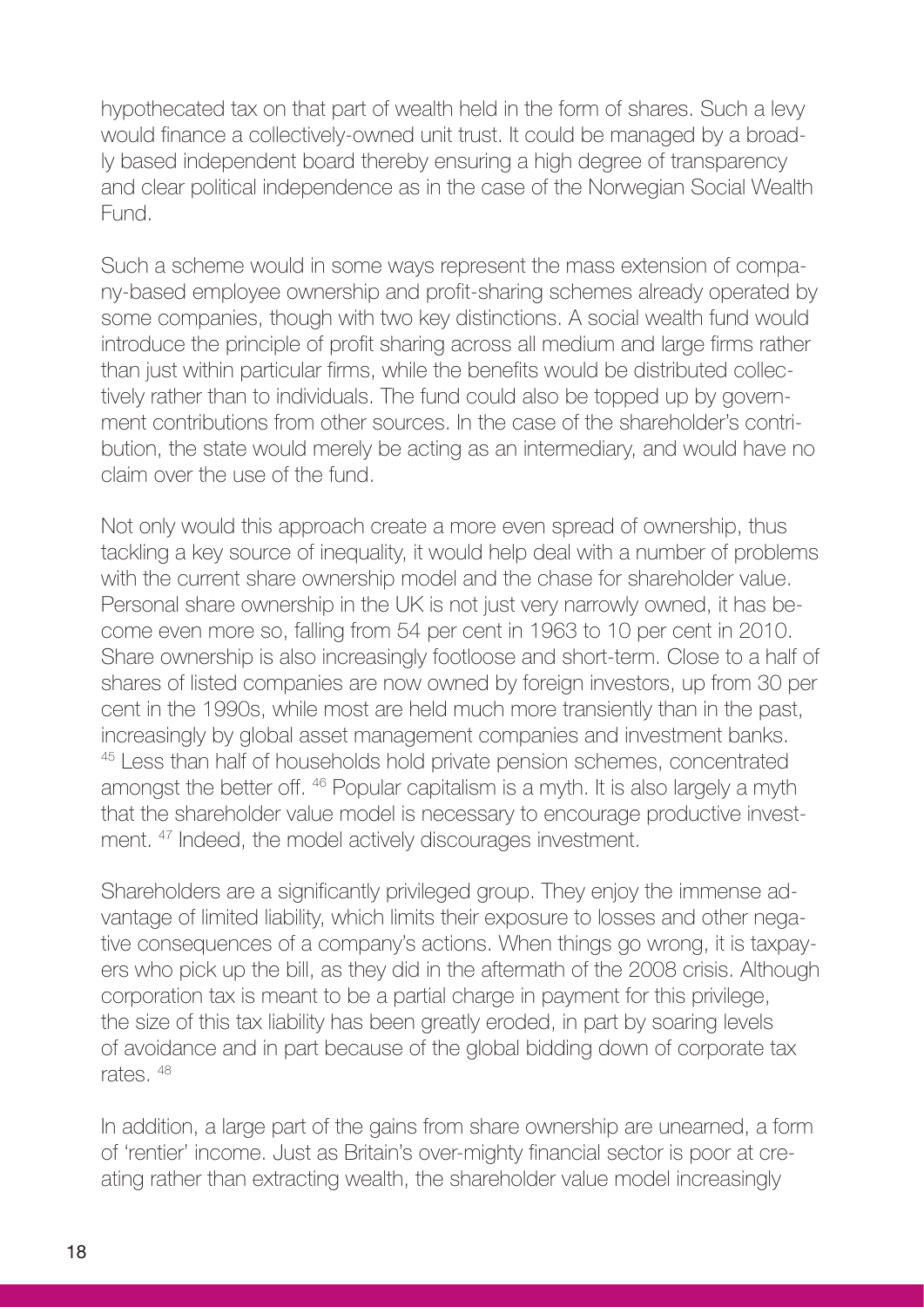rewards capital owners through a variety of methods that are unrelated to the strengthening of the productive base. First, gains in share values over recent times have increasingly been the result of corporate and financial manipulation rather than measurable improvements in corporate performance that bring wider economic benefits. <sup>49</sup> Shareholders, along with a small business and financial elite, have been the beneficiaries of the sustained diversion to profits from employees through the long corporate squeeze on wages and downsizing across British companies driven by decades of cost-cutting and the chase for short-term 'shareholder value`. Too much activity is geared to the enrichment of directors and shareholders. Despite this, large shareholders – essentially absentee owners – have an influence over companies, while employees mostly have none.

Secondly, the very concentration of ownership itself acts to inflate share (and other asset) values by creating excess demand, in part through the steady rise in corporate and private cash surpluses that have followed from the diversion from wages to profits and the growth in privately held wealth. These have not only acted to destabilise the global economy, and were a key contributing factor in the 2008 crash <sup>50</sup>, they serve to boost existing asset values, yielding windfall profits to owners and creating a reinforcing asset price spiral. Thirdly, one of the important side-effects of the Bank of England's quantitative easing programme, through the purchase of financial assets, has been to further boost the wealth of those who own assets, especially shares. As the Bank of England has shown, the policy is 'heavily skewed with the top 5% holding 40% of these assets`. 51

One of the benefits of a wealth fund financed by a levy on capital ownership would be to at least partially correct for these windfall gains, ensuring that at least a portion of them are captured for wider social use. Such an approach would also challenge the idea implicit to the dominant business model that the gains from the ownership of capital should be exclusive to owners. If some of the social wealth fund was used for public investment, it would also help counter another weakness of the current model, its tendency to under invest in productive activity. Far from working against wealth creation, the social wealth fund model would actively promote it.

There remains the question of how such a fund should be used. It could be used simply to finance valuable social investment schemes, and schemes that benefit poor and disadvantaged communities. It could, for example, be used to fund scholarship and bursaries for disadvantaged young people or fund a jobs guarantee programme for the long term unemployed, thus reducing the level of unemployment.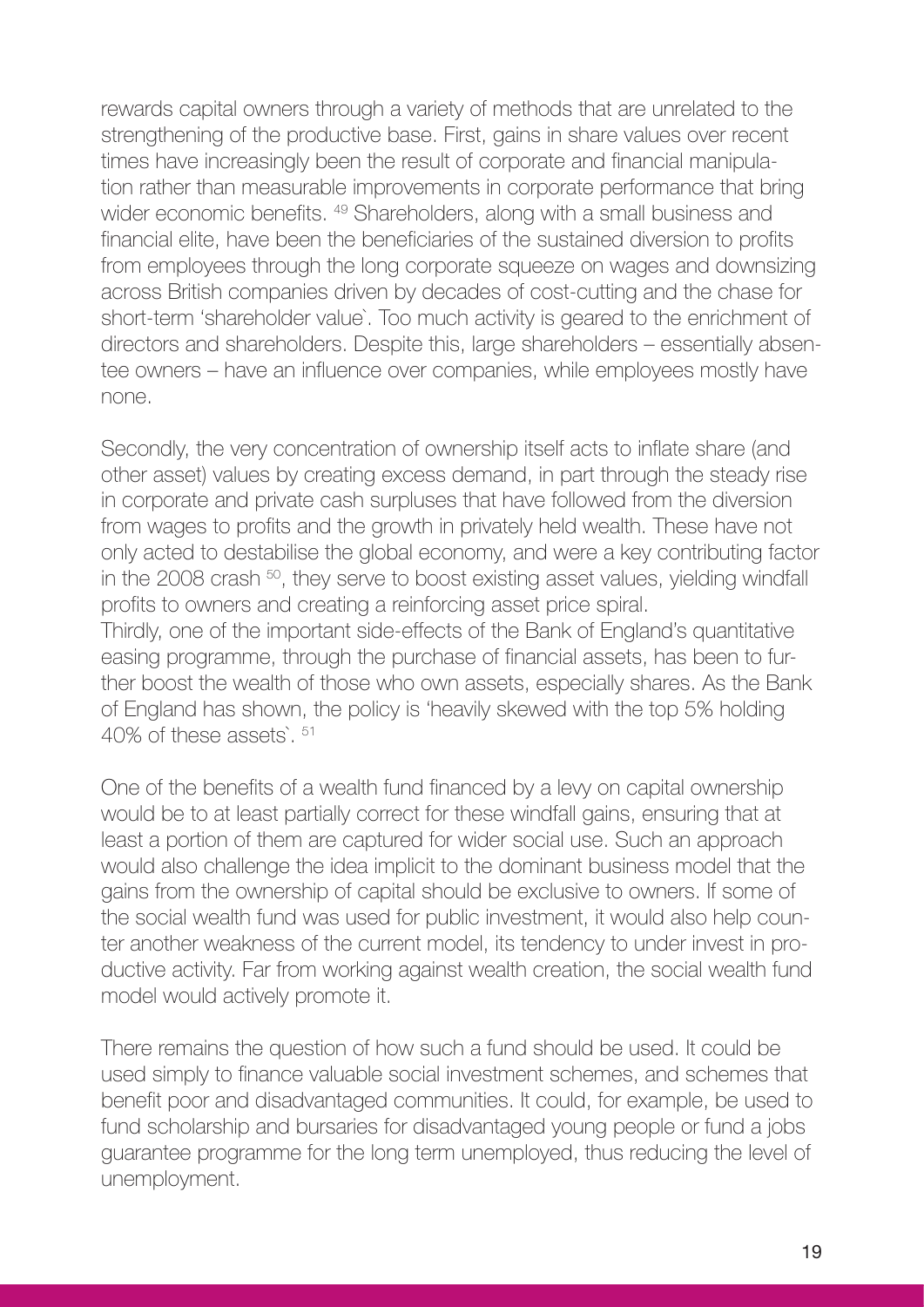Another possibility would be for part of the fund to be used to fund a citizen's dividend along the lines originally proposed by James Meade. Since it would be funded by a charge on share ownership, this has a clear logic. Even more ambitiously, it might be used to help fund a citizen's income scheme.

Although both schemes would be a step up in radicalism, the idea of payments to citizens as of right is hardly new. Child benefit is paid to all children (apart from those of higher rate taxpayers). In 2003, the government introduced a child trust fund of £250 to all children born after 1 September 2002 to be accessed at the age of eighteen, though the scheme was abolished by the incoming coalition government.

Since 1982, Alaska has operated a fund - the Permanent Fund Dividend (PFD) - which has paid a single annual sum – a dividend - to all citizens. This is a kind of permanent sovereign wealth fund, one established by referendum in 1976, into which the government invests part of the state's oil revenue each year. It was six years later that it was agreed that part of the returns from the fund should be used to pay a yearly dividend. Today the fund is worth around \$51 billion. The size of the dividend fluctuates and has varied between a high of \$3269 (in 2008) to a low of \$878 in 2012. The scheme – which has been described as 'an important and innovative example of community-owned wealth' that is converted into 'democratically distributed income'- is known as 'the third rail of Alaska politics` and is highly popular. There is evidence that it has helped keep a lid on the level of poverty and contributed to Alaska being one of the most equal of all 50 US states. 52

#### A citizen's income scheme

The concept of a more ambitious citizen's income scheme (CIS) has a long pedigree. It has been promoted over time by thinkers as diverse as Tom Paine, Bertrand Russell and Milton Friedman. Such a scheme has, unusually, enjoyed support from both left and right, though for very different reasons, the former seeing it as a means to equal citizenship, and the latter – among them Friedman - as a way of minimising other state activity.

A CIS scheme would pay a tax-free guaranteed and unconditional basic weekly income to every individual as of right, administered in a similar way to child benefit. Such a scheme would involve a profound revolution in the way we organise the social security system and would deliver a range of advantages. It would constitute a significant extension of the universal model of welfare, creating a safety net from which no-one would be excluded, thus relieving the prob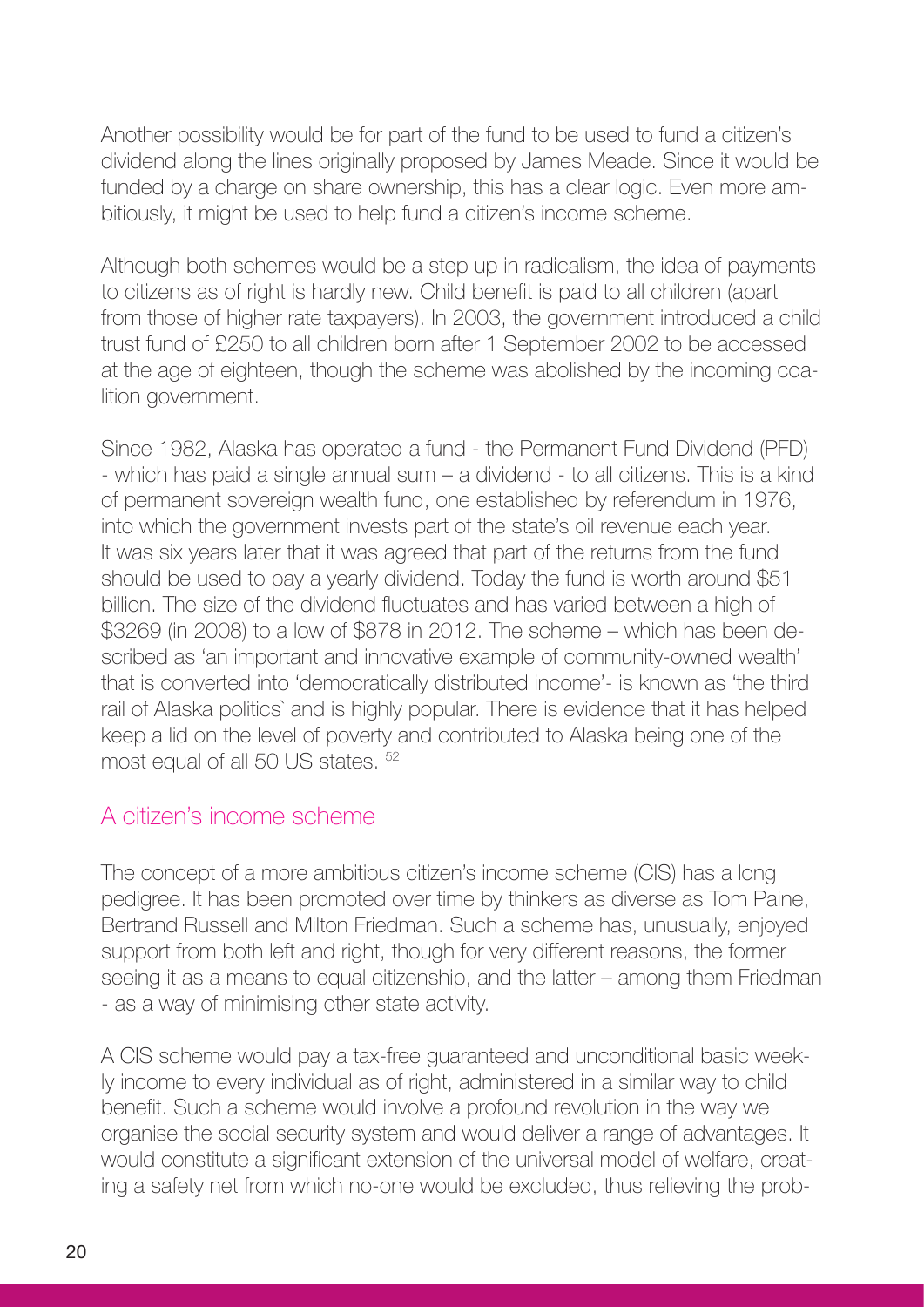lems of low take-up, the poverty trap and stigma associated with the growth of means-testing. It would provide basic security, give people more time and more bargaining power in the labour market and establish a sense of economic and civic citizenship. It would encourage people to start businesses, while allowing much greater freedom of choice over work and wider child-care and community responsibilities. Under such a scheme, additional earned income would not be reduced by the withdrawal of a range of means-tested benefits. Means-testing, with the possible exception of covering housing costs, would become much more marginal, as originally intended by Beveridge.

It would be cheap to administer and automate. Trials in parts of the United States and in other countries have shown that such systems help relieve problems associated with means-testing, from incentives to take-up, while allowing greater freedom of choice over work/life issues, while the forthcoming flat-rate pension scheme has some similarities. 53

Many practical issues remain with both the idea of a social wealth fund funded by capital dilution and a citizen's dividend or income scheme. What dilution or rate of levy on shareholders should be set? What impact would it have on pension and insurance funds? What limit, if any, should be imposed on the size of the fund? How should the fund be managed? How large a dividend or weekly income could it fund? Would it need to be topped up from other sources, such as the proceeds from some capital taxes, sales of public assets or a Tobin-style global financial transaction tax?

Could such a fund with its growing stake in corporate ownership be used for the extension of workforce democracy by giving fund members a say in individual company decisions, by for example, promoting debate on issues from employee rights to appropriate levels of executive compensation? Of course, although there would be a potential extension of democracy, many social groups would be left out – the unemployed, the unwaged, students, pensioners and those working in co-operatives and social enterprises, a recognised weakness of the Swedish scheme.

A key question is how much revenue could be raised by share issues or a levy? The total value of the shares held in the UK's top 100 companies amounts to £1.87 trillion pounds (as at mid-January 2015). The value for all companies is higher at £2.26 trillion. A 0.5 per cent and one percent annual levy just on the share ownership held in the top 100 companies would thus raise some £9 billion and £18 billion annually.

Equally, there are many remaining issues with a social dividend and especially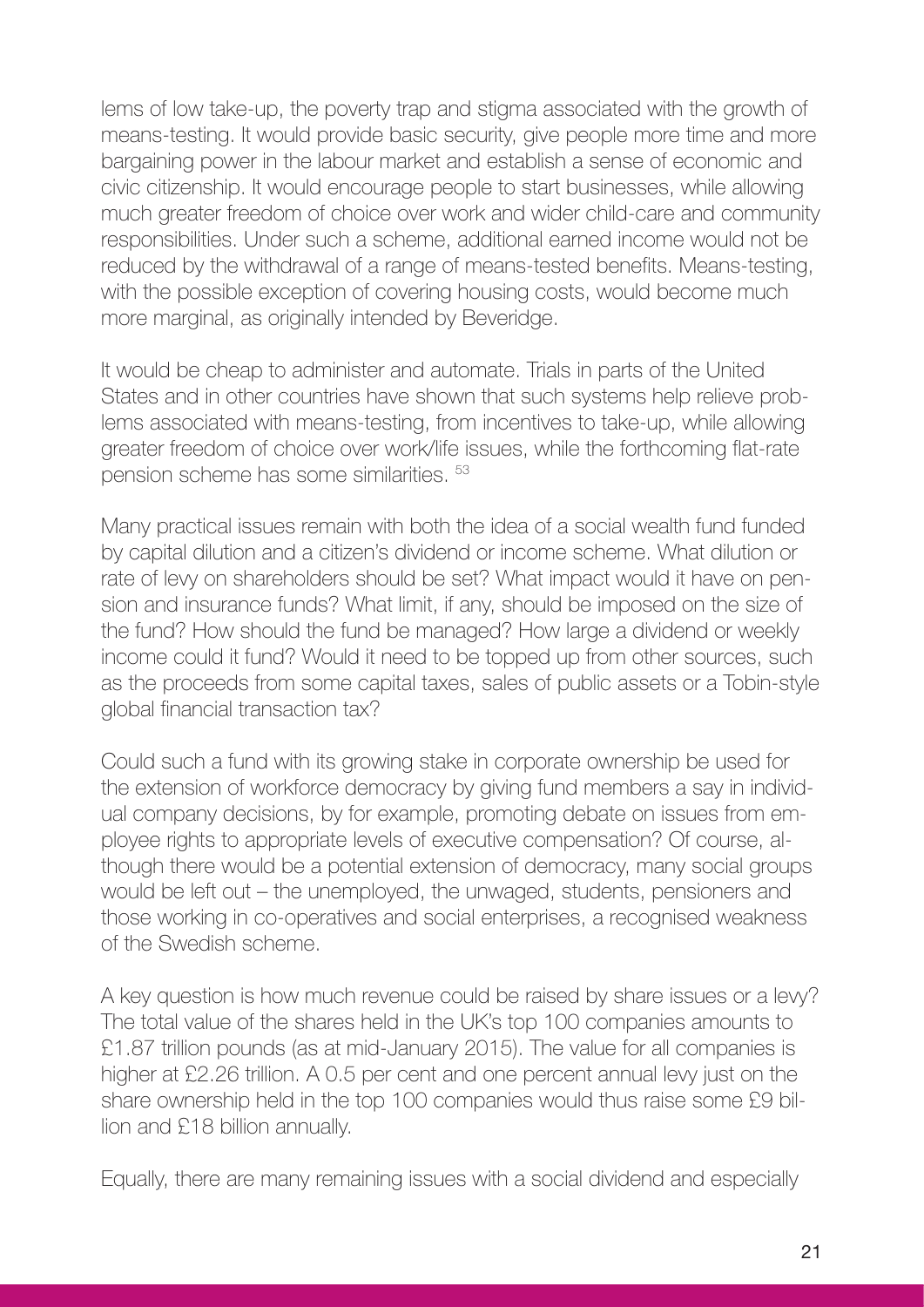with a CIS. Could a CIS scheme be phased in over time, starting with an annual dividend or low weekly payment? As the fund would take some years to establish, how long a transition period would be needed? How would the transition process be managed to avoid the administrative problems of such a major change, such as those encountered through the Universal Credit? How much would such a scheme cost, and what offsetting savings would accrue? As such a scheme would be designed to replace a range of current benefits, is it possible to ensure that such a scheme could be introduced without unacceptable losses on households in receipt of such benefits? How many means tested benefits, such as housing benefit, would need to be retained?

The big issue with a generous CIS is that the gross cost would be high – between 10 and 13 per cent of GDP, roughly equivalent to the total social security budget - as it involves a payment going to every citizen. The higher the payment, the higher the cost. But there would be substantial offsetting savings, as the payments could replace a range of existing means-tested and contributory benefits (as well as existing personal tax allowances) and there would be large savings in administration compared with the existing system.

One simulation of such a scheme by Malcolm Torry of the Citizen's Income Trust set the payments at £142.70 to individuals over 65, £71 to those over 25 and £56.25 to all other individuals and would abolish all means-tested benefits other than housing and council tax benefit, as well as the state pension, child benefit, incapacity benefit and contributory unemployment benefit. This scheme still had a funding gap of some £20 billion, but, because of the potential generosity of the existing system, left around a third of households, many on the lowest incomes, worse off. A feasible scheme would require finding a solution to this problem. 54

Whether such a scheme is practical politics depends on the details. Both elements – the levy-based fund and the dividend/CIS - would challenge traditional approaches to economic and social policy and would generate considerable controversy. Even if the levy were bitterly opposed by the business lobby and other groups, the evidence from Alaska suggests that the public are more likely to support a social wealth fund if they are direct beneficiaries Despite some support from the SDP in the 1980s, no political party has recently debated, let alone accepted the idea of a social wealth fund.

The only political party to back the idea of a CIS is the Green Party which at the beginning of 2015 was advocating a scheme with a weekly payment of £72 a week. 55 Some sense of the potential controversy surrounding such an idea came during the general election campaign. Because of the potential 'loser'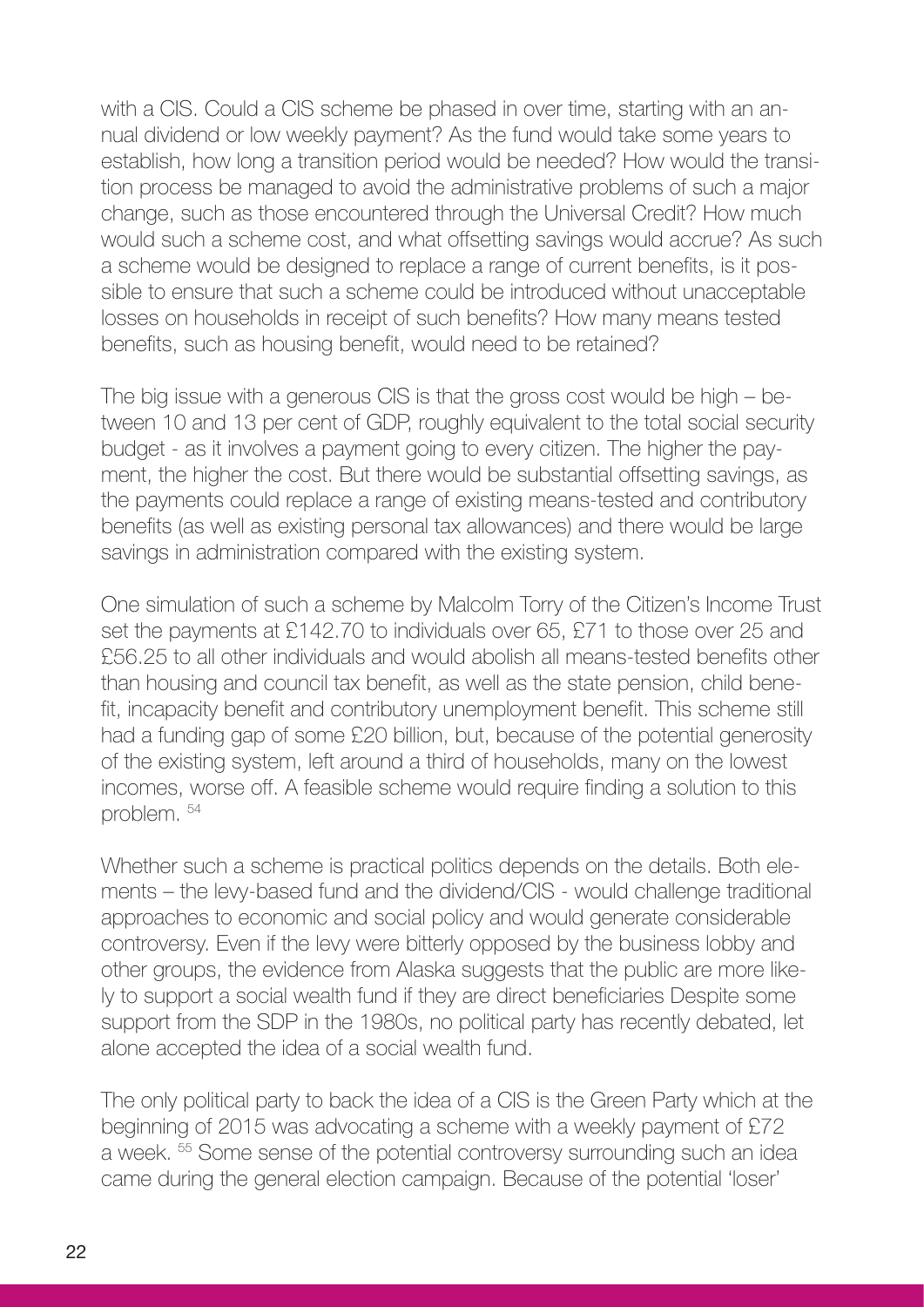problem, the Green's proposal became the subject of scrutiny and controversy, forcing the Party to drop the idea from its manifesto, while remaining committed to the idea as a long-term aspiration.

Despite the undoubted practical issues with both schemes, the ideas underpinning them have been creeping back, if slowly, onto the political agenda. The Scottish government has talked of the idea of creating a Sovereign Wealth Fund for Scotland based on oil and gas revenues. 56 A group of Labour MPs has suggested using the Crown estate to set up a UK social wealth fund. <sup>57</sup> Some Liberal Democrats have called for a universal basic income to become party policy. 58 Recently, a related scheme – for the income from the public ownership of capital to be used to pay for an equally divided social dividend - has been proposed by the economist, Giacomo Corneo, based at the Free University of Berlin. Under Corneo's scheme, a public capital fund – with the state buying equities - would be financed by issuing government bonds. For most countries, the cost of the purchases would be less than the rate of return on the equities. Cornea estimates that it would take 15 years for the fund to be free of debt at which point it would constitute a collectively-owned fund. <sup>59</sup>

There is a strong case for the implementation of some kind of social wealth fund which would pay a citizen's dividend and operate alongside other funds such as a Public Investment and Social Housing Fund. While such a twin-based scheme would be hotly debated, it would help to redress the excessive concentration of wealth and dilute the over dominance of capital in the economy.

A citizen's dividend (or income scheme, if a solution could be found to the 'loser` problem) would also have another crucial economic advantage. One of the significant negative effects of the imbalance between wages and profits has been the long term erosion of economic demand. This was a significant contributing factor to the 2008 crisis and the slowness of the recovery and is now raising the risk of future instability. By helping to correct for this imbalance, a regular citizen's payment financed, in effect, by lowering the return to capital, would help overcome this demand deficiency.

Inequality is now at the centre of the global political debate with more and more world leaders declaring war on the growing income and wealth gap. Similar ideas have been discussed and promoted over many years across many countries. The principal of taxing capital to pay to finance redistributive policies is long established. A fund-financed CIS would help address, directly, the growing crisis of work insecurity and low wages and the mounting problems with a heavily means-tested and unpopular social security system. Indeed, because of this, the idea of such a scheme has been gaining wider support in recent times. The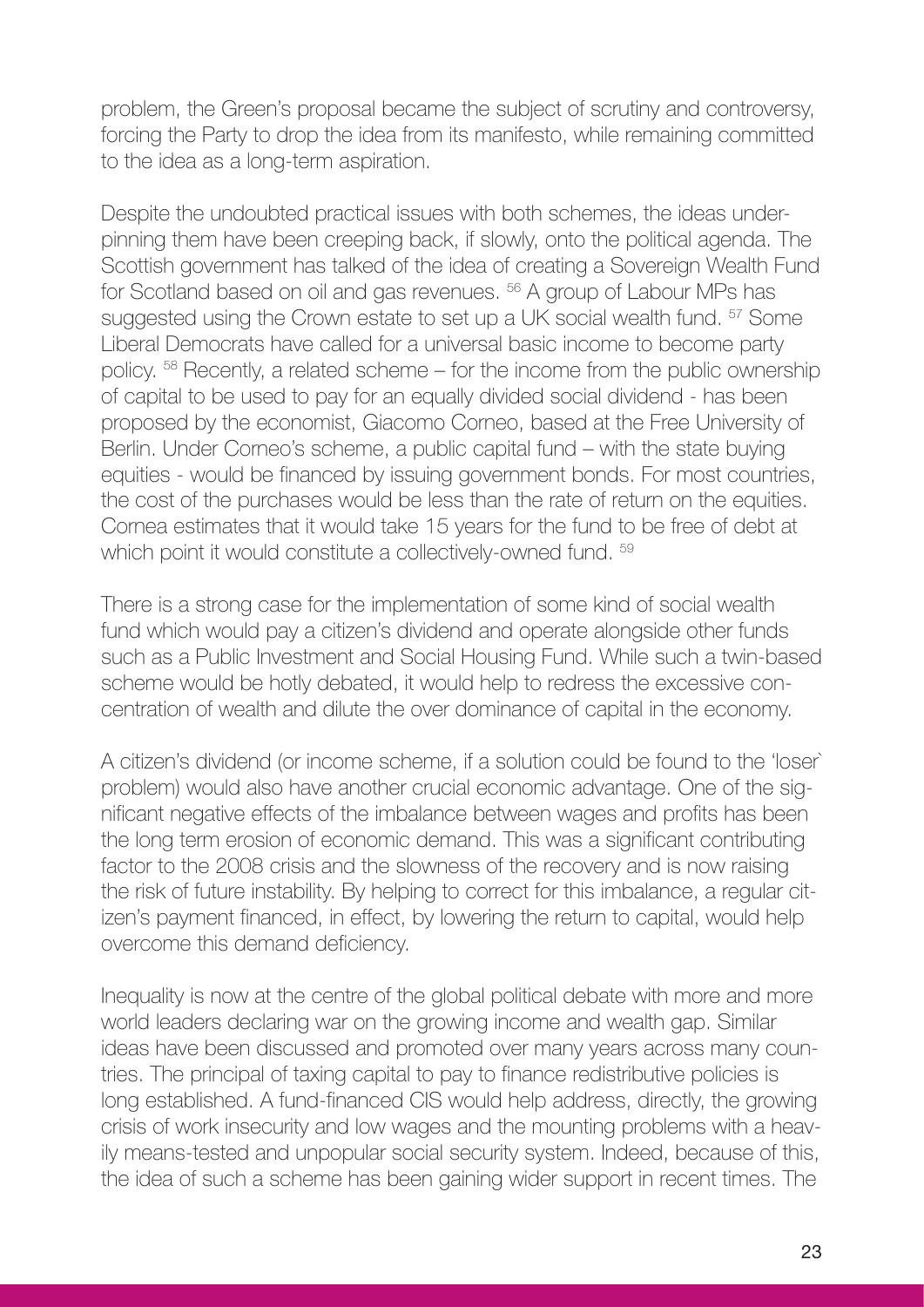interest reflects decades of social and economic upheaval, from the rise of the precariat, an emerging class who are unlikely to ever find secure employment, to the decline of civic rights resulting from, among other things, state-imposed restrictions on social security entitlements. The emergence of Britain as one of the world's leading low-paid developed economies means that increasingly, work does not pay enough, even with benefit top-ups, to be able to afford a basic contemporary living standard. <sup>60</sup>

While the main experiment in an accumulating community-based social fund – the Swedish wage-earner fund – was brief, its closure came at a time when the post-war era of social democracy was already being challenged and the right had started to seize the political initiative with its successful call for handing more power to markets and allowing business a bigger share of the cake.

Yet the experiment in market fundamentalism is now increasingly discredited. It has failed to deliver on its promises of faster growth and higher productivity, while enriching small corporate and financial elite and creating the conditions for greater instability. One of the effects of the pro-market experiment has been a sense of fatalism and inertia, that little can be done that strays too far outside the orthodox centre ground or what Tarig Ali has called 'the extreme centre'. <sup>61</sup> Yet, with the crumbling of the intellectual case for market dominance, it is unlikely that the present economic model, with its bias to ever-rising inequality and upward personal enrichment, will prove politically or economically sustainable. By tackling the excessive dominance of private capital, the creation of social wealth funds would tackle directly one of the root causes of inequality, while playing an important part in the development of a more progressive model of political economy.

### **Endnotes**

<sup>1</sup> Thomas Piketty, Capital, Harvard University Press, 2014, 'Introduction'.

2 http://www.ons.gov.uk/ons/rel/was/wealth-in-great-britain-wave-3/2010-2012/index.html

<sup>3</sup> J Hills et al., Wealth in the UK, OUP, 2013. Moreover the official data is known to understate the full extent of wealth

concentration because of the frequency with which wealth holdings at the top are hidden.

<sup>4</sup> http://www.theguardian.com/business/2014/dec/11/small-businesses-facing-bullying-corpo-<br>rate-customers

<sup>5</sup> Stuart Wilks-Heeg, Andrew Blick and Stephen Crone, How Democratic is the UK? The 2012 Audit, 2012, p 31

6 A. Smith, 'Cash at record levels', Financial Times, 15 September 2013; A Fontevecchia,' US Companies Stashing More Cash Abroad as Stock Piles Hit a Record \$1.45tr`, Forbes, 19 March 2013.

<sup>7</sup> S Lansley, The Cost of Inequality, Gibson Square, chs 6-11; S Lansley and H Reed, How to Boost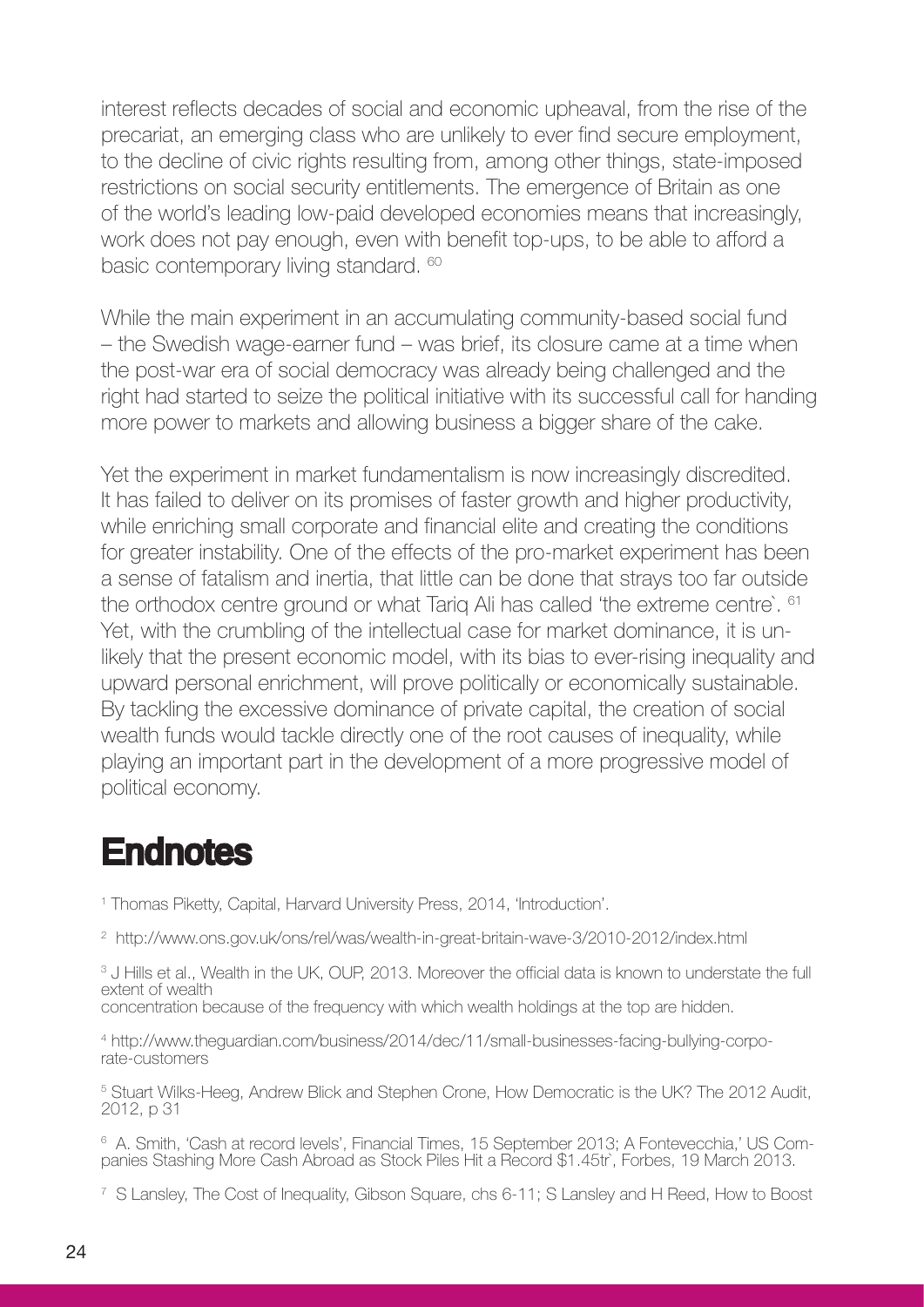the Wage Share, TUC Touchstone Pamphlet, 2013.

8 Ibid

<sup>9</sup> R Prabhakar, K Rowlingson and S White, How To Defend Inheritance Tax, Fabian Society, 2008.

10 Piketty, op. cit., ch 15

11 Ed Mayo (ed), Co-operative Advantage: why sharing business ownership is good for Britain, New Internation- alist, forthcoming, 2015; see also R Wilkinson and K Pickett, A Convenient Truth, Fabian Society, 2013.

<sup>12</sup> See, eg, AB Atkinson, Inequality, Harvard University Press, 2015, p 172

<sup>13</sup> The state of Texas, for example, established The Permanent School Fund in 1854, with a \$2,000,000<br>appropriation by the Texas Legislature, to fund primary and secondary schools, with the Permanent University Fund (PÚF) – endowed with public lands - following in 1876. http://tea.texas.gov/index4.aspx-<br>?id=2147485578&menu\_id=2147483695, see also M. Nicolas J. Firzli and Joshua Franzel: 'Non-Federal Sovereign Wealth Funds in the United States and Canada', Revue Analyse Financière, Q3 2014

<sup>14</sup> Though the government can borrow from the National Insurance fund to help pay for other projects. The Na-<br>tional Insurance Fund operates on a largely pay-as-you-go basis. The money comes in and is paid out, with the contributions received each year used to pay pensions and other benefits in the same year, while maintaining a small balance to cover possible short-falls. In this respect it differs fundamentally from private pension funds, which need to build up reserves to cover their future liabilities.

15 http://www.telegraph.co.uk/finance/personalfinance/pensions/11142293/A-Citizens-Wealth-Fund-wouldcreate-billions-for-investment.html

16 https://www.opendemocracy.net/ourkingdom/angela-cummine/citizen%E2%80%99s-income-and-wealthfund-for-uk-lessons-from-alaska

17 Atkinson op cit, p 175.

<sup>18</sup> R Murray and G Mulgan, Reconnecting Taxation, Demos, 1993.

19 A Cumbers, Renewing Public Ownership, Centre for Labour and Social Studies, 2014, p. 7.

<sup>20</sup> J. Allen and M. Pryke, 'Financialising household water`, Cambridge Journal of Regions, Economy and Society, 2013, 6, pp. 419<N>39.

<sup>21</sup> E. Lobina and D. Hall, List of Water Remunicipalisations, Public Services International Research Unit, 2013.

<sup>22</sup> Adrian Blundell-Wignall, Yu-Wei Hu and Juan Yermo, Sovereign Wealth Funds and Pension Fund Issues, OECD, 2008

<sup>23</sup> R L Heilbroner, 'The Swedish Promise', New York Review of Books, December 4, 1980.

<sup>24</sup> Interviewed on Next Left, Channel 4, February, 1989; see also R Meidner, Employee Investment Funds, 1978.

<sup>25</sup> R Blackburn, 'Capital and Social Europe', New Left Review 34, July, 2005

26 D Sassoon, One Hundred Years of Socialism, IB Taurus, 2013, p 708.

<sup>27</sup> J Pontusson, The Limits to Social Democracy: Investment Politics in Sweden, Ithaca, Cornell University Press, 1992, p 98

<sup>28</sup> Sassoon, op cit, p 711

29 Heilbroner, op cit

30 http://www.swfinstitute.org/fund-rankings/ http://www.swfinstitute.org/fund-rankings/

<sup>31</sup> A Cummine, 'Sovereign Wealth Funds: Can They Be Community Funds?', Open Democracy, 6 November 2013.

<sup>32</sup> Ibid.

33 EJ Weiner, The Shadow Market, Oneworld, 2011, p 205.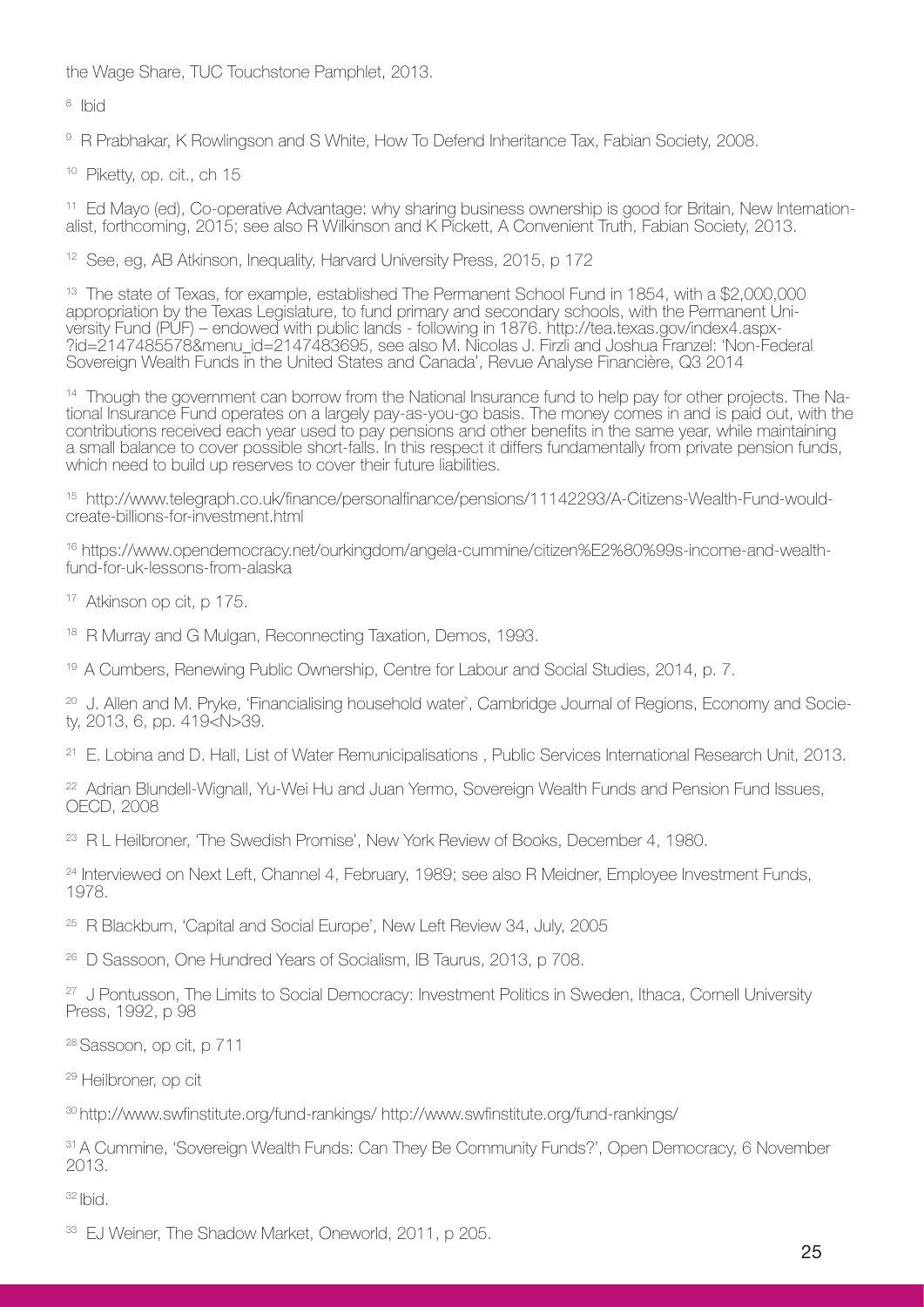<sup>34</sup> J Meade, Efficiency, Equality and the Ownership of Property, Allen and Unwin, 1964, p 75

35 S Lansley and H Reed, How to Boost the Wage Share, TUC Touchstone Pamphlet, 2013.

 $36$  The levels of taxation required to reduce the after-tax return on capital to the rate of economic growth – a necessary condition for preventing ever-increasing wealth inequality - would be very high.

<sup>37</sup> Meade, op cit, p 66. See also S White, 'Citizen ownership: the lost radicalism of the centre', Open Democra-<br>cv. 8 November, 2013

38 S White, 'Revolutionary liberalism? The philosophy and politics or ownership in the post-war Liberal Party', British Politics, Vol 4, 2, 2009, p 179

<sup>39</sup> The Labour Party, Capital and Equality, Opposition Green Paper, 1973, p 9

40 Ibid., p 31

41 SDP Working Party on Share Ownership, Wider Share Ownership, 1985.

42 White, op cit.

- 43 P Ashdown, Citizen's Britain: A Radical Agenda for the 1990s, Fourth Estate, 1989, p 130.
- 44 http://glineq.blogspot.co.uk/2015/01/stiglitz-theories-of-just-deserts-and.html
- 45 http://www.cityam.com/article/1380157581/global-britain
- 46 A Sayer, Why We Can't Afford the Rich, Policy Press, 2014, p 94.

47 Ibid p 93

- 48 C Dumas, 'They've Broken the Bargain', Prospect, February, 2015.
- <sup>49</sup> High Pay Centre, Reform Agenda, How to make top pay fairer, 2014.

<sup>50</sup> Lansley, op cit, ch 4

- 51 http://www.bankofengland.co.uk/publications/Documents/quarterlybulletin/qb120306.pdf
- 52 K Widerquist, 'The Alaska Model, A Citizen's Income in Practice', Open Democracy, 24 August, 2013

53 See M Torry, Money for Everyone. Why we need a Citizen's Income. Policy Press, 2013, and see http://citizensincome.org/

<sup>54</sup> Citizens Income Newsletter, Issue 1, 2015, p 4-9. See also D Hirsch, Could a Citizen's Income Work? JRF, 2015.

- 55 http://policy.greenparty.org.uk/ec.html#EC730
- 56 http://www.scotland.gov.uk/Publications/2009/07/28112701/0
- 57 http://www.theguardian.com/money/2013/sep/30/crown-estate-sovereign-weath-fund-labour

58 http://www.libdemvoice.org/opinion-universal-basic-income-is-the-way-forward-for-the-liberal-demo- crats-43836.html

59 G Corneo, Public Capital in the Twenty-First Century, School of Business and Economics, Free University of Berlin, November 2014.

60 S Lansley and J Mack, Breadline Britain, The Rise of Mass Poverty, Oneworld, 2015, chs 1-2.

<sup>61</sup> T Ali, The Extreme Centre, Verso, 2015